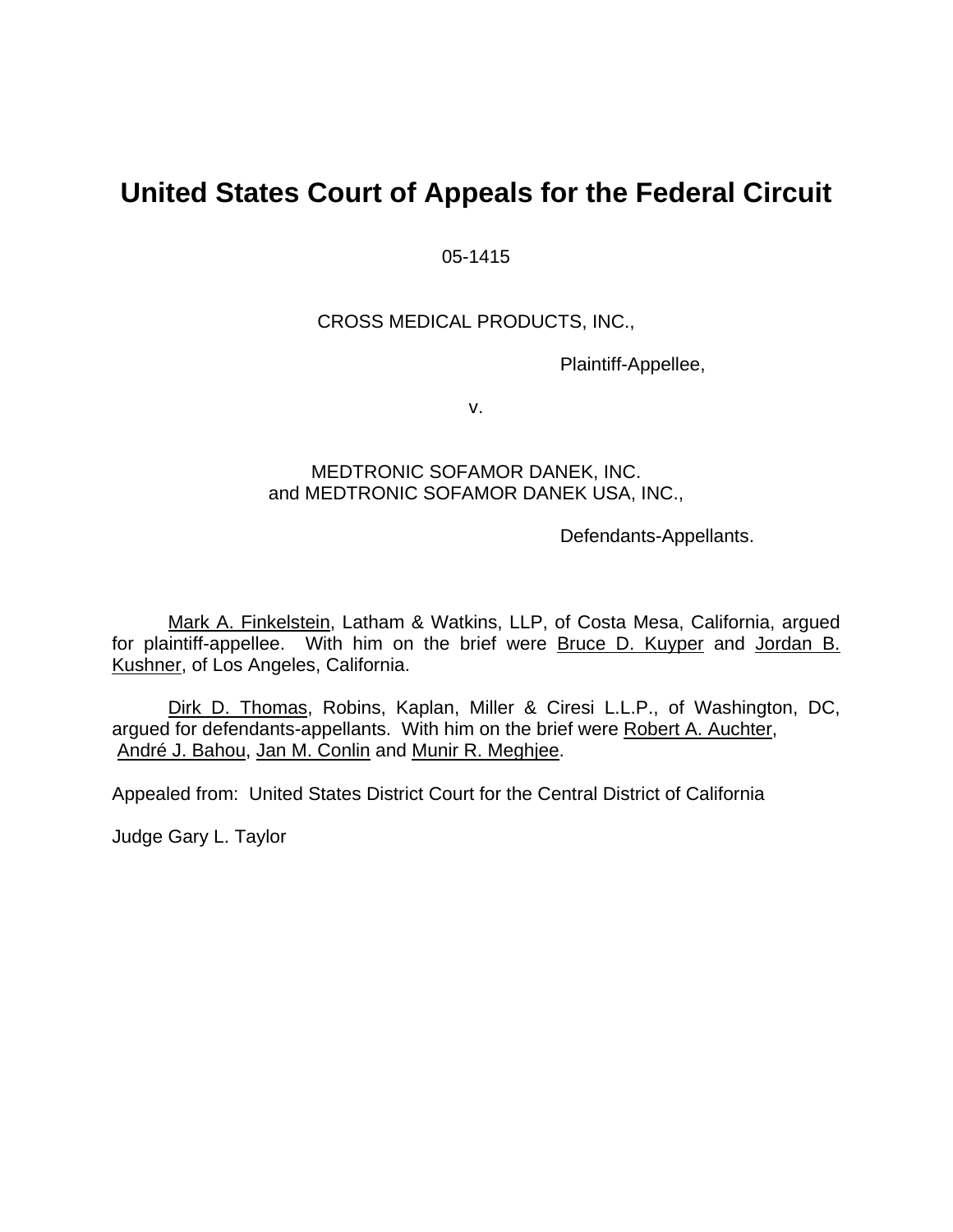# **United States Court of Appeals for the Federal Circuit**

05-1415

## CROSS MEDICAL PRODUCTS, INC.,

Plaintiff-Appellee,

v.

MEDTRONIC SOFAMOR DANEK, INC. and MEDTRONIC SOFAMOR DANEK USA, INC.,

\_\_\_\_\_\_\_\_\_\_\_\_\_\_\_\_\_\_\_\_\_\_\_\_\_\_\_

\_\_\_\_\_\_\_\_\_\_\_\_\_\_\_\_\_\_\_\_\_\_\_\_\_\_\_

Defendants-Appellants.

DECIDED: March 20, 2007

Before RADER, SCHALL, and PROST, Circuit Judges.

Opinion of the court filed PER CURIAM. Concurring opinion filed by RADER, Circuit Judge.

PER CURIAM.

This case is the second appeal to this court in a patent litigation between Cross Medical Products, Inc. (Cross Medical) and Medtronic Sofamor Danek, Inc. (Medtronic). Cross Medical accuses Medtronic's polyaxial screws of infringing U.S. Patent No. 5,474,555 (the '555 patent). In the prior appeal, this court set aside a permanent injunction issued by the United States District Court for the Central District of California and reversed the summary judgment of infringement and validity of claim 5 of the '555 patent in favor of Cross Medical. See Cross Med. Prods., Inc. v. Medtronic Sofamor Danek, Inc., 424 F.3d 1293 (Fed. Cir. 2005) (First Appeal). In this appeal, the district court issued another permanent injunction after Medtronic redesigned its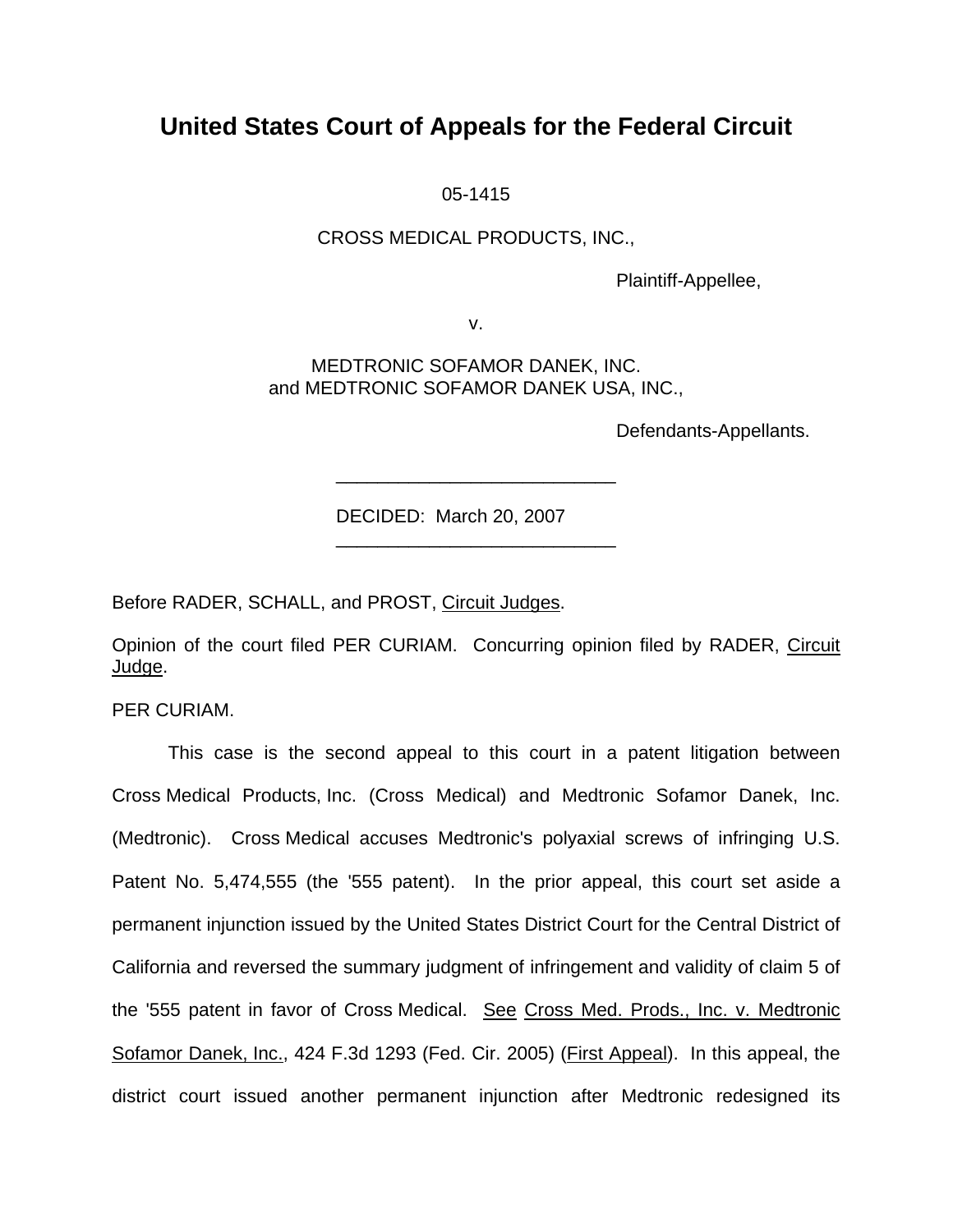polyaxial screws in an attempt to avoid the '555 patent. Cross Med. Prods., Inc. v. Medtronic Sofamor Danek, Inc., SA CV 03-110-GLT, slip op. at 2 (C.D. Cal. April 8, 2005) (Trial Court Opinion). The court determined that claim 5 of the '555 patent was infringed under the doctrine of equivalents by Medtronic's redesigned screws, but that claim 7 of the '555 patent was not infringed by either the original or redesigned screws. Id., slip op. at 14, 20. Notably, the district court did not have the benefit of this court's opinion in the First Appeal before issuing the second permanent injunction.

Because Medtronic's redesigned polyaxial screws do not infringe the asserted claims literally or under the doctrine of equivalents, this court reverses the grant of summary judgment of infringement of claim 5. On the redesigned screws, the district court should grant Medtronic's motion for summary judgment of non-infringement. The remaining issues, which involve the validity of claim 7 and infringement of this claim by Medtronic's original polyaxial screws require reconsideration in light of this court's prior opinion in the First Appeal. Accordingly, this court reverses-in-part and vacates-in-part the district court's findings on the remaining issues and remands.

I

This litigation began on February 4, 2003, when Cross Medical sued Medtronic for infringement of the '555 patent. Medtronic denied infringement and counterclaimed seeking a declaration of non-infringement and invalidity. On September 28, 2004, the district court issued a permanent injunction after granting Cross Medical's motions for partial summary judgment on validity and infringement of claim 5. Medtronic immediately filed an appeal with this court despite ongoing proceedings at the district court. First Appeal, 424 F.3d at 1299.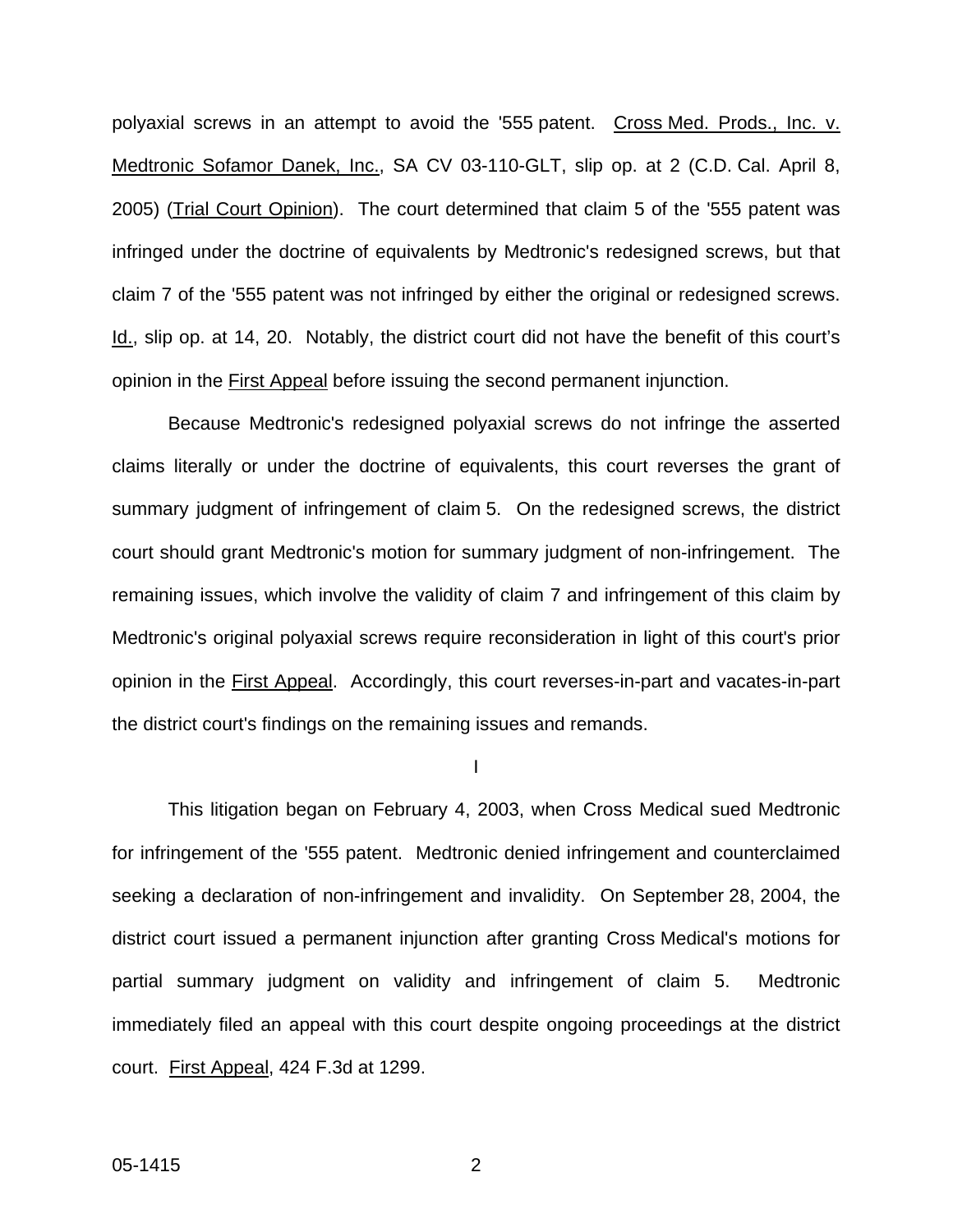While the first appeal was pending, Medtronic redesigned its polyaxial screws in an attempt to avoid infringement of claim 5. In response, Cross Medical asserted that the redesigned screws still infringe claim 5 and that Medtronic's original and redesigned screws infringe claim 7.

On the claim 5 issue, the district court found that Medtronic's redesigned screws infringe under the doctrine of equivalents. Trial Court Opinion, slip op. at 22. In reaching this finding, the district court determined that a narrowing amendment to claim 5 during prosecution was only "tangentially related" to the accused equivalent and thus not subject to an estoppel under Festo. Id., slip op. at 8-11; see Festo Corp. v. Shoketsu Kinzoku Kogyo Kabushiki Co., 344 F.3d 1359 (Fed. Cir. 2003) (en banc). The district court also found that none of the accused screws (original or redesigned) infringe claim 7, Trial Court Opinion, slip op. at 14-20, but upheld the validity of this claim in the face of similar challenges Medtronic had previously raised with respect to claim 5, Trial Court Opinion, slip op. at 20-22. Having concluded Medtronic's redesigned screws infringe claim 5, the district issued a second permanent injunction. Medtronic filed a second appeal with this court, which is the basis for the present appeal.

After Medtronic submitted its initial brief in this appeal, this court issued its opinion overturning the first permanent injunction. See First Appeal, 424 F.3d 1293. In the First Appeal, which involved claim 5 and Medtronic's original polyaxial bone screws, this court (1) affirmed the district court's construction of three limitations; (2) modified its construction of two limitations; (3) reversed its grant of summary judgment on infringement; (4) affirmed its grant of summary judgment on validity for indefiniteness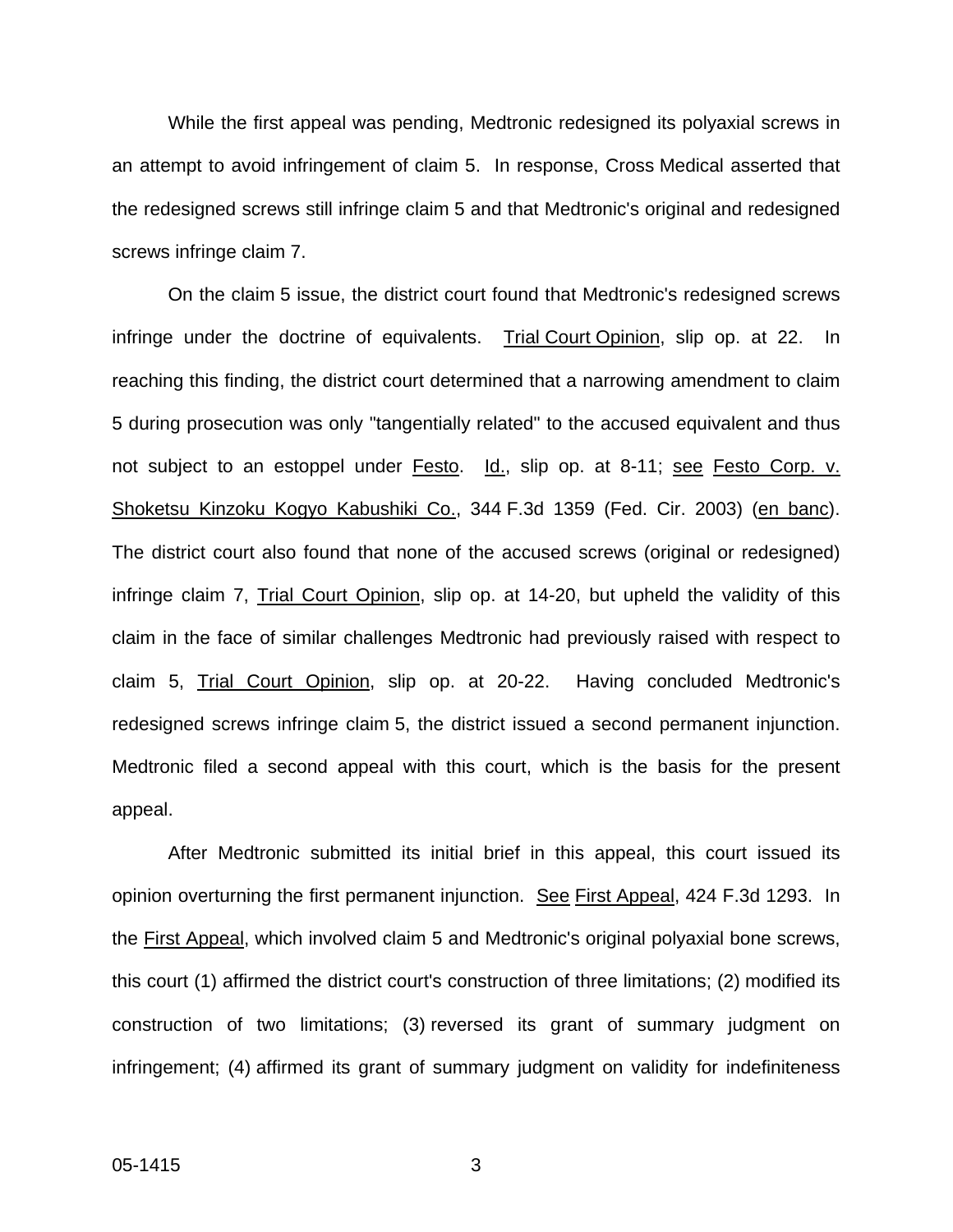and anticipation; and (5) reversed its grant of summary judgment on validity for obviousness due to factual issues on the motivation to combine various references. Id. at 1297.

This appeal overlaps considerably with the issues in the First Appeal. Because the First Appeal remanded several issues common to both injunctions, the parties agree that the second permanent injunction cannot stand. However, the parties dispute what issues, if any, remain for decision in this second appeal. Cross Medical asserts that the only issues remaining are: (1) whether the redesigned Medtronic screw meets the "thread-depth" limitation of claim 5 literally or under the doctrine of equivalents; and (2) whether the district court's grant of summary judgment of non-infringement of claim 7 conflicts with this court's findings with respect to claim 5 in the First Appeal. Br. of Pl.- Appellee, 3, Cross Med. Prods., Inc. v. Medtronic Sofamor Danek, Inc., No. 05-1415 (Fed. Cir. 2006) (Appellee Brief). Of these two issues, Medtronic argues that only the claim 5 issue is properly before the court. According to Medtronic, this court lacks jurisdiction to entertain the claim 7 issue because Cross Medical did not file a crossappeal to challenge the district court's adverse holdings with respect to this claim. Reply Br. of Defs.-Appellants, 16-24, Cross Med. Prods., Inc. v. Medtronic Sofamor Danek, Inc., No. 05-1415 (Fed. Cir. 2006) (Reply Brief).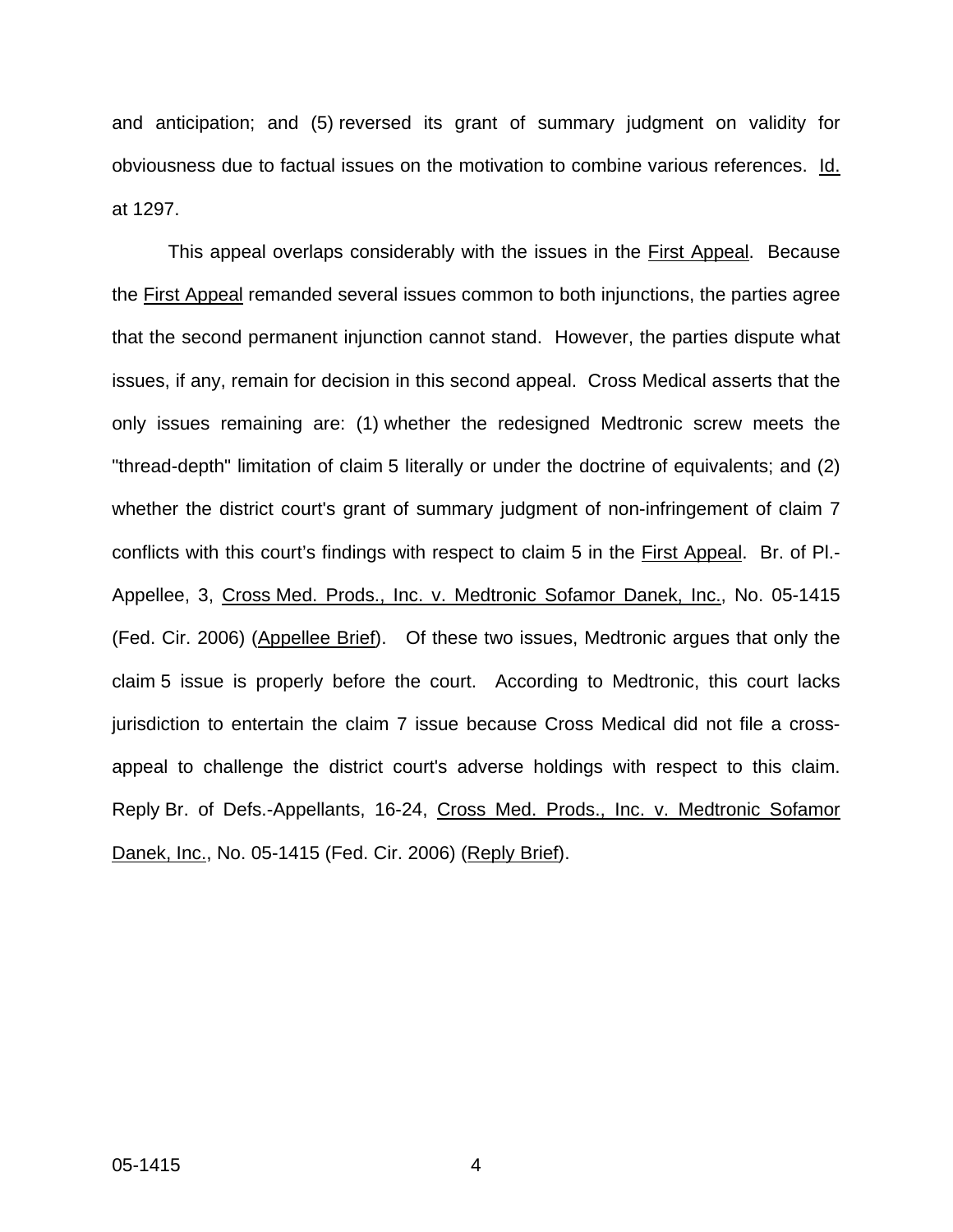With that backdrop, this court turns first to the claim 5 issue. The district court granted Cross Medical a summary judgment that Medtronic's redesigned screws infringe. "This court reviews the district court's grant or denial of summary judgment under the law of the regional circuit." MicroStrategy, Inc. v. Bus. Objects, S.A., 429 F.3d 1344, 1349 (Fed. Cir. 2005) (citation omitted). The United States Court of Appeals for the Ninth Circuit reviews a grant of summary judgment without deference. Leonel v. Am. Airlines, Inc., 400 F.3d 702, 708 (9th Cir. 2005). Thus, "[i]n the context of summary judgment, this court reviews de novo the district court's determination that there is no genuine issue as to any material fact regarding infringement." Wilson Sporting Goods Co. v. Hillerich & Bradsby Co., 422 F.3d 1322, 1326 (Fed. Cir. 2006) (citing MEMC Elec. Materials v. Mitsubishi Materials Silicon Corp., 420 F.3d 1369, 1373 (Fed. Cir. 2005)).

Having already concluded that Medtronic's original screws infringe claim 5, the district court examined the redesigned screws for appropriation of the "thread depth" limitation as well as the rest of the claimed features. See Trial Court Opinion, slip op. at

6. Specifically, claim 5 reads:

5. A fixation device for the posterior stabilization of one or more bone segments of the spine, comprising:

at least two anchors and an elongated stabilizer comprising a rod having a diameter and a longitudinal axis, said anchors each comprising anchoring means which secure said anchors to said bone segment and an anchor seat means which has a lower bone interface operatively joined to said bone segment and an anchor seat portion spaced apart from said bone interface including a channel to receive said rod; and

securing means which cooperate with each of said anchor seat portions spaced apart from said bone interface and exterior to the bone relative to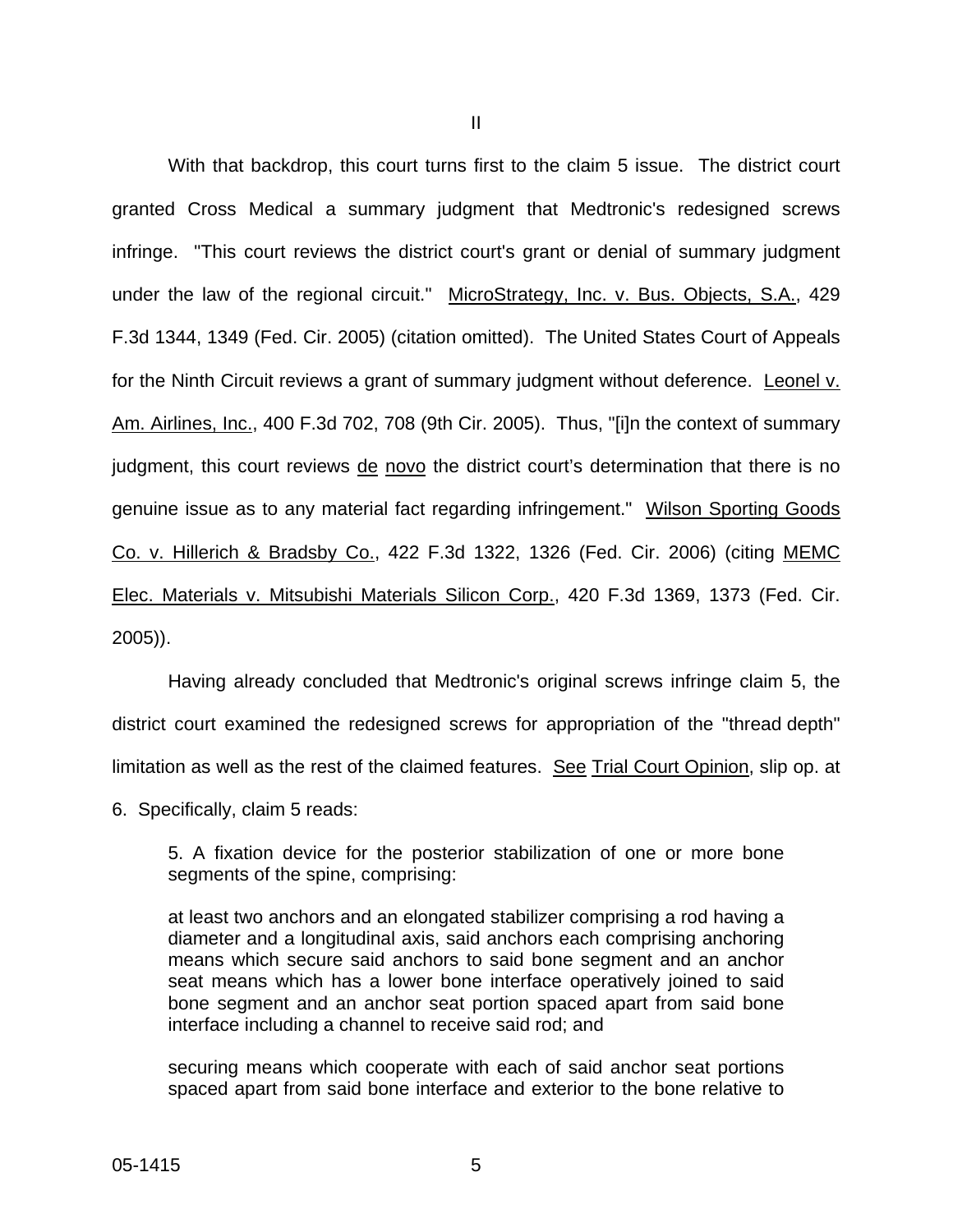said elongated rod, said seat means including a vertical axis and first threads which extend in the direction of said vertical axis toward said lower bone interface to a depth below the diameter of the rod when it is in the rod receiving channel, and said securing means including second threads which cooperate with the first threads of the seat means to cause said rod to bear against said channel through the application of substantially equal compressive forces by said securing means in the direction of the vertical axis and applied on either side along said longitudinal axis of said channel.

'555 patent, col. 8 ll. 33-57 (emphasis added). On literal infringement, the district court determined that Medtronic's redesign, which "replaces the threads below the top of the rod with a groove or 'undercut[,]'" lacks thread forms and thus "does not literally meet the limitation requiring 'threads' extending below the top of the rod." Trial Court Opinion, slip op. at 6-7.

As described in the specification, the thread depth limitation corresponds to the anchor seat 23 shown in Figures 3 and 6 of the '555 patent and the threading thereon:



The embodiments of Figures 3 and 6 show that the threads on the anchor seat 23 extend to a depth below the top surface of the rod 18 as claimed. Notably, this thread depth requirement was not in the '555 patent's original application. Rather, the originally filed claim simply called for a "seat means including a vertical axis and first threads" without any particular limitation about the extent of the threading. The Examiner rejected this original claim, however, for lack of antecedent basis and lack of support in the specification (35 U.S.C. § 112, ¶¶ 1-2), for obviousness type double patenting over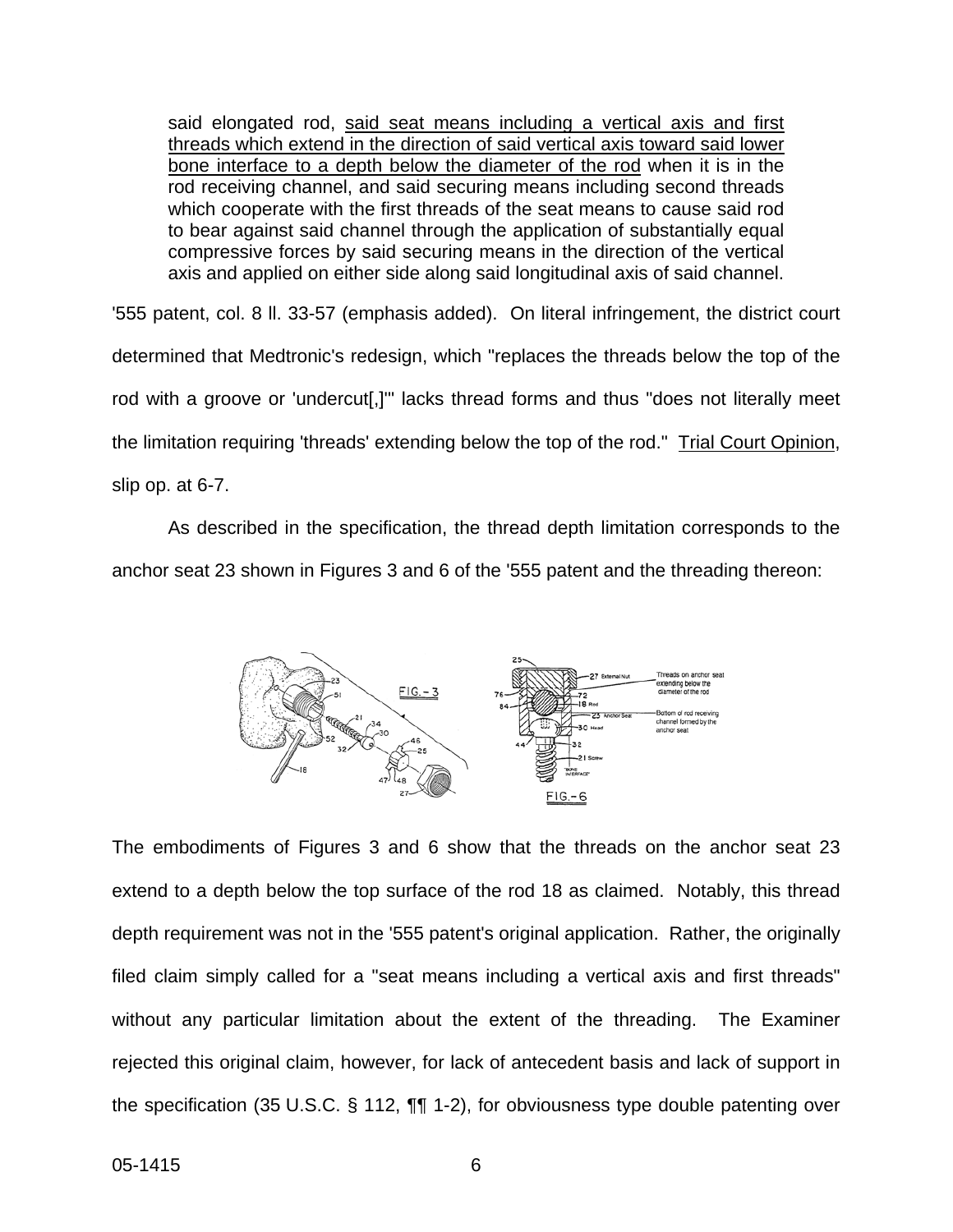U.S. Patent No. 5,360,431, and for anticipation (35 U.S.C. § 102(b)) over U.S. Patent No. 4,805,602 (the '602 patent). In response, the Applicant amended the claim (originally numbered as claim 15) to recite:

15. (Amended) A fixation device for the posterior stabilization of one or more bone segments of the spine, comprising:

. . . .

securing means which cooperate with each of said anchor seat portions spaced apart from said bone interface and exterior to the bone relative to said elongated rod, said seat means including a vertical axis and first threads which extend in the direction of said vertical axis toward said lower bone interface to a depth below the diameter of the rod when it is in the rod receiving channel, and said securing means including second threads which cooperate with the first threads of the seat means to cause said rod to bear against said channel through the application of substantially equal compressive forces by said securing means in the direction of the vertical axis and applied on either side along said longitudinal axis of said channel.

In the same filing, the Applicant also amended the specification to address the 35 U.S.C. § 112, ¶ 1 rejection and submitted a terminal disclaimer to address the double patenting rejection. Thereafter, the Patent Office allowed the claim.

Medtronic apparently focused on this prosecution history in attempting to design around claim 5. Specifically, as noted by the district court, Medtronic altered its original screw design to terminate the corresponding threads at a position above the rod diameter. The district court agreed with Medtronic that the redesign took their screws outside the literal scope of claim 5. Trial Court Opinion, slip op. at 7 ("The new design does not literally meet the limitation requiring 'threads' extending below the top of the rod."). However, the district court still found the screws infringe claim 5 under the doctrine of equivalents' function-way-result test. Id., slip op. at 11. In so holding, the district court rejected Medtronic's argument that a Festo presumption barred application of the doctrine of equivalents: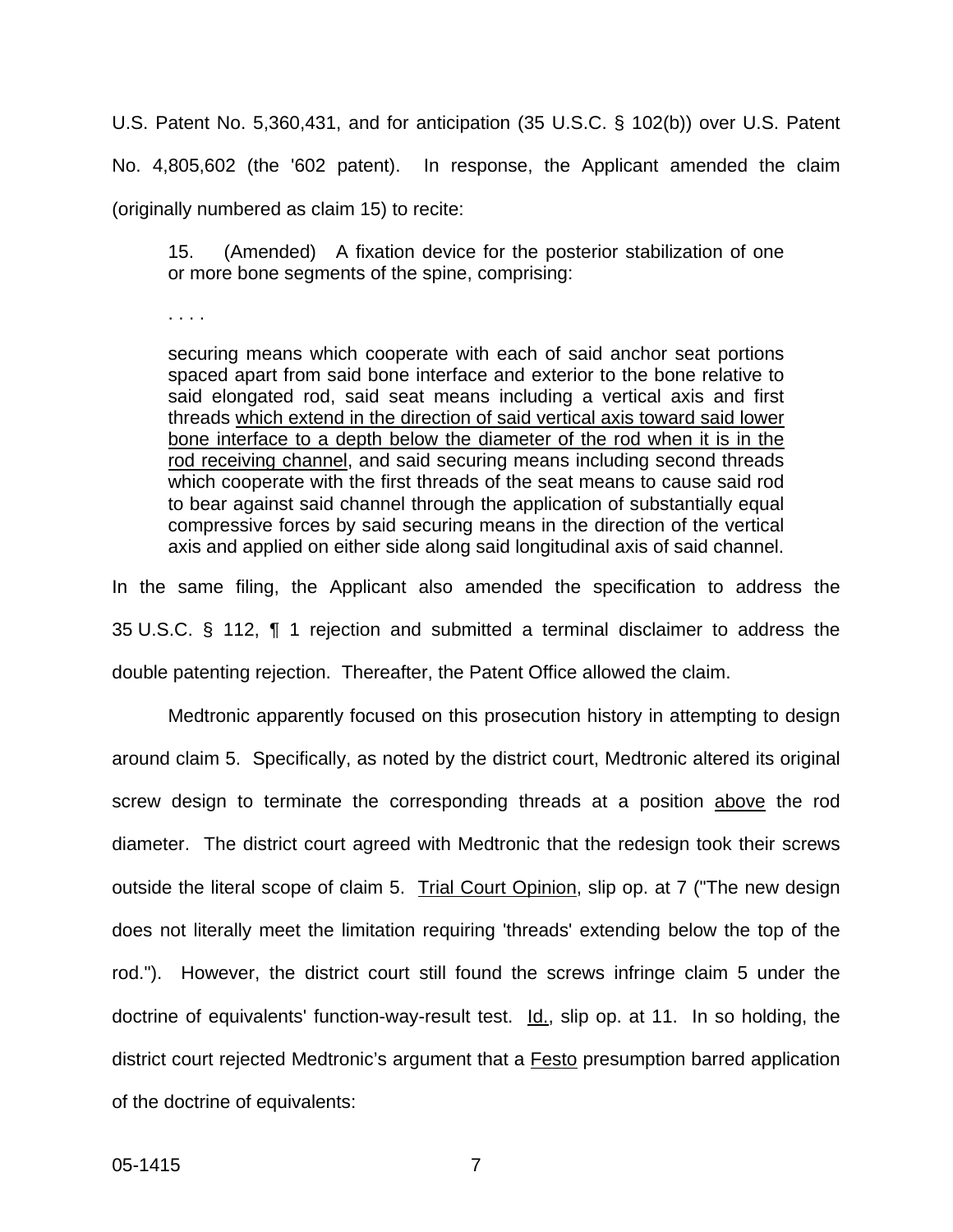[T]he rationale behind the amendment [to claim 5] was to adequately describe and enable a device, under § 112, in which the securing means could secure the rod without the use of a cap. The applicant was not attempting to overcome prior art using an undercut, and the amendment did not relate to an undercut. Therefore, the rationale was no more than tangentially related to Medtronic's new screw design, in which threads extend part of the way toward the rod and an undercut extends to a depth below the top of the rod. Medtronic's new screw design is "beyond a fair interpretation of what was surrendered." Festo, 535 U.S. at 738.

Trial Court Opinion, slip op. at 10. Medtronic challenges this reasoning and seeks summary judgment of non-infringement both under literal infringement and equivalents.

### A. Literal Infringement

Turning first to literal infringement, Medtronic replaced the threading that extends below the diameter of the rod in its original screws with an undercut that does not engage any surface on the corresponding set screw. Cross Medical characterizes this undercut as effectively a thread because it constitutes the root of an incomplete thread. The district court considered this argument by Cross Medical and properly rejected it as stretching the meaning of "thread" too far. Id., slip op. at 7 (rejecting Cross Medical's argument that "the undercut is an 'effective thread,' which the parties agree is a complete thread, plus portions of an incomplete thread that are fully formed at the root but not at the crest"). As explained by the district court, the undercut in Medtronic's screws is not a thread because no thread forms in the undercut to join the flanks of adjacent thread forms above the diameter of the rod. Id. Simply because the undercut appears adjacent to a thread form does not convert that independent structure into a thread. Thus, the district court properly found that this limitation only can be satisfied, if at all, under the doctrine of equivalents.

### B. Infringement by Equivalents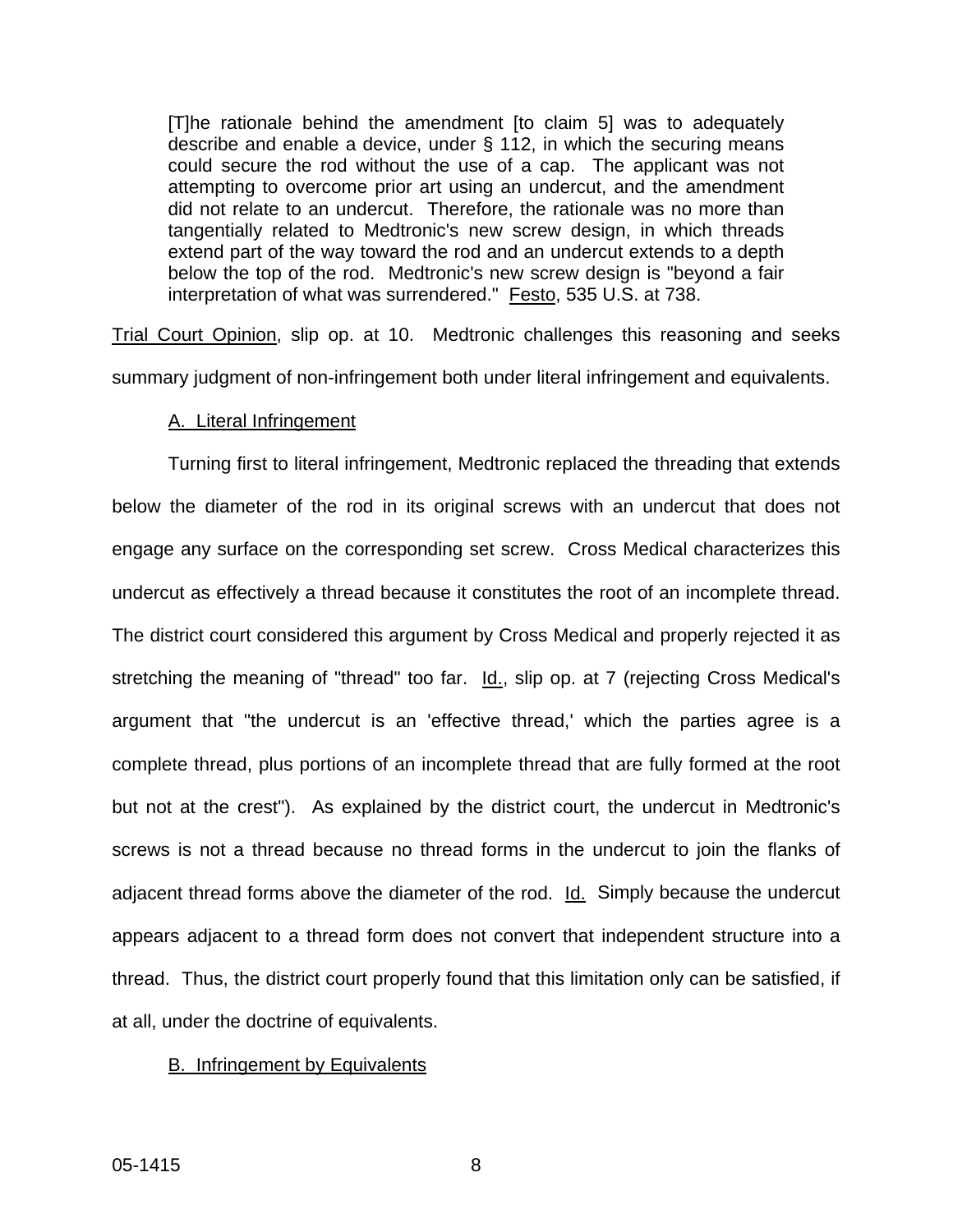Prosecution history estoppel prevents a patentee from recapturing under the doctrine of equivalents subject matter surrendered during prosecution to obtain a patent. See Festo, 344 F.3d at 1365 (citing Festo Corp. v. Shoketsu Kinzoku Kogyo Kabushiki Co., 535 U.S. 722, 741 (2002) (Festo VIII)). Indeed, by surrendering subject matter, a narrowing amendment classically invokes the doctrine. In this case, the patentee narrowed claim 5 to address a § 112 rejection. An amendment made to comply with § 112 may give rise to estoppel. Honeywell Int'l Inc. v. Hamilton Sundstrand Corp., 370 F.3d 1131, 1142 (Fed. Cir. 2004) (en banc) ("[I]f a § 112 amendment is necessary and narrows the patent's scope—even if only for the purpose of better description—estoppel may apply. A patentee who narrows a claim as a condition for obtaining a patent disavows his claim to the broader subject matter, whether the amendment was made to avoid the prior art or to comply with § 112."). Although these circumstances create a presumption of estoppel under Festo, the patentee may still rebut that presumption. Rhodia Chimie v. PPG Indus. Inc., 402 F.3d 1371, 1382 (Fed. Cir. 2005) ("The patentee may rebut that presumption by showing that the alleged equivalent was unforeseeable at the time the amendment was made, that the alleged equivalent was tangential to the purpose of the amendment, or that there was some other reason suggesting that the patentee could not reasonably be expected to have described the insubstantial substitute in question."). In this case, the district court determined that Cross Medical successfully overcame the Festo presumption by demonstrating that the amendment bore no more than a tangential relationship to the equivalent.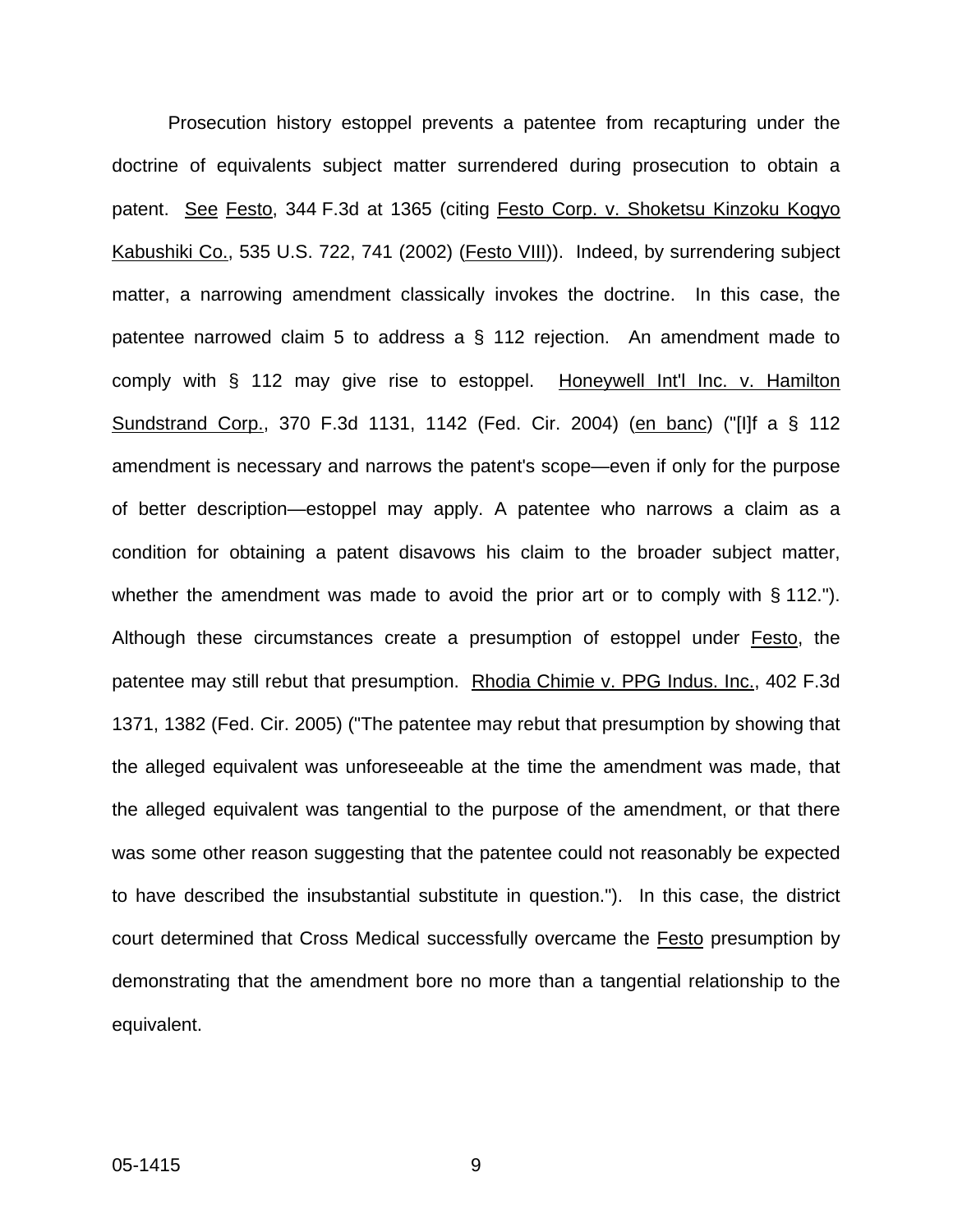On appeal, Cross Medical argues that the amendment to claim 5 was tangential or, in the alternative, that it was unforeseeable. This court reaffirms the principle that the tangential relation criterion for overcoming the Festo presumption is very narrow and finds that neither the narrow tangential rebuttal principle nor the foreseeability principle applies to this case.

As discussed in the **Festo** opinion, the tangentially related

criterion requires a patentee to demonstrate that "the rationale underlying the narrowing amendment [bore] no more than a tangential relation to the equivalent in question." Festo VIII, 535 U.S. at 740, 122 S. Ct. 1831. In other words, this criterion asks whether the reason for the narrowing amendment was peripheral, or not directly relevant, to the alleged equivalent.

Festo, 344 F.3d at 1369 (quoting Festo VIII, 535 U.S. at 740). The Festo court further stated: "Although we cannot anticipate the instances of mere tangentialness that may arise, we can say that an amendment made to avoid prior art that contains the equivalent in question is not tangential; it is central to allowance of the claim." Id. Finally, the court observed that the inquiry into whether a patentee can rebut the Festo presumption under the "tangential" criterion focuses on the patentee's objectively apparent reason for the narrowing amendment and that the reason "should be discernible from the prosecution history of record, if the public notice function of a patent and its prosecution history is to have significance." Id.

Cross Medical's reliance on Insituform Technology, Inc. v. CAT Contracting, Inc., 385 F.3d 1360 (Fed. Cir. 2004), is misplaced. In Insituform, the invention claimed a method of impregnating an inner layer of resin with a limitation that specified the number and location of vacuum cups used in the method. See Id., 385 F.3d at 1368-69 (citing U.S. Patent No. 4,366,012, claims 1-4). The applicant added the number and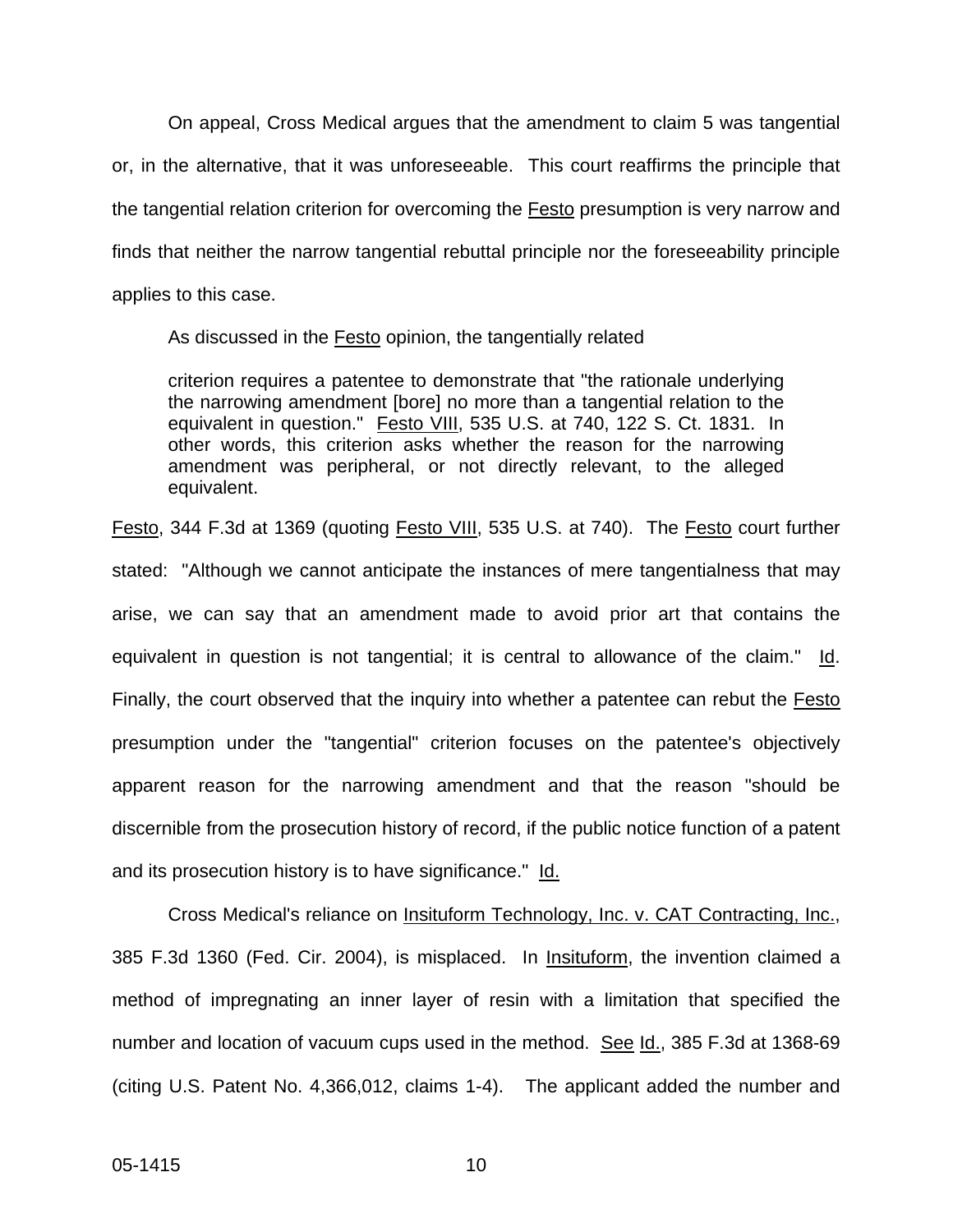location limitations to overcome prior art that disclosed a single vacuum source at the end of the tube opposite the resin source. Id. at 1369. In asserting a bar on the application of the doctrine of equivalents, the defendants argued that this narrowing amendment "necessarily gave up coverage of any process in which the vacuum was created at multiple vacuum sources," as in the accused processes. Id. at 1370. This court found instead that the prosecution history showed that "the reason for the amendment was to overcome the prior art teaching creation of a single source vacuum at the far end of the liner." Id. In other words, an amendment distinguishing prior art based on where the vacuum source was located was only tangentially related to an equivalent directed at the number of vacuum sources. See Biagro W. Sales, Inc. v. Grow More, Inc., 423 F.3d 1299, 1306 (Fed. Cir. 2005) (explaining that, in Insituform, "the reason for the amendment and the alleged equivalent involved different aspects of the invention—the location of the vacuum source relative to the resin versus the number of vacuum cups" (citing Insituform, 385 F.3d at 1370)).

In Insituform, this court stated that in an analysis to determine if an amendment is tangential, "[t]he question we must address is 'whether the reason for the narrowing amendment was peripheral, or not directly relevant, to the alleged equivalent.'" 385 F.3d at 1370 (citing Festo, 344 F.3d at 1365). Accordingly, this court has addressed the relationship between the narrowing amendment and the equivalent in broad terms: "[A]n amendment made to avoid prior art that contains the equivalent in question is not tangential." Rhodia Chimie, 402 F.3d at 1383. This court also added, "[i]t does not follow, however, that equivalents not within the prior art must be tangential to the amendment." Id. Indeed, in Rhodia, this court ultimately determined that the applicant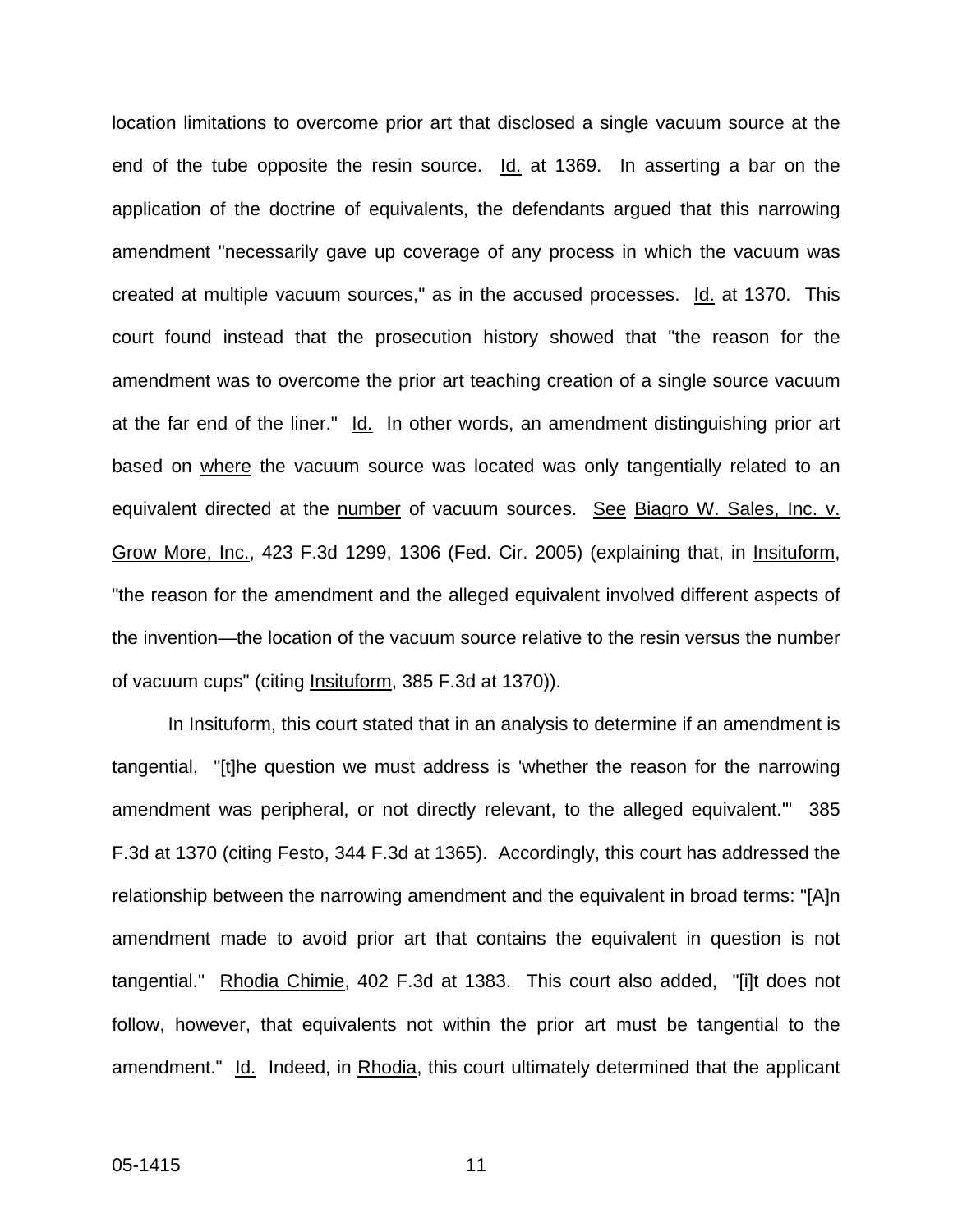"surrendered the range between its original claim and its amended claim and is therefore estopped from asserting . . . the doctrine of equivalents." Id.

In this case, the prosecution history of the '555 patent shows a narrowing amendment that also "contains the equivalent in question." Id. The '555 patent Applicant explained to the Examiner that:

the claims have . . . been amended to define the anchor seat means having a channel and threads which cooperate with the securing means (i.e., the nut) so as to capture the stabilizer between the channel and the securing means since the ancor [sic] seat threads extend toward the channel to a depth below the top of the stabilizer when it is in the channel.

In other words, the prosecution history explains that the thread depth limitation was added to capture the manner in which the stabilizer aspect of the invention operated and thereby overcome the 35 U.S.C. § 112 rejections. Thus, the accused equivalent, which does not include threads extending "to a depth below the top of the stabilizer" and correspondingly does not capture this aspect of the invention relates to the amendment as shown even by the applicant's own statements. For this reason, the district court erred in reliance on the tangential rebuttal principle to avoid the doctrine of equivalents.

As an alternative, Cross Medical argues that the alleged equivalent was unforeseeable at the time of the amendment and thus the Festo presumption could be overcome with this rebuttal criterion. See Festo, 344 F.3d at 1365 (commenting that the presumption can also be overcome "by demonstrating that 'the equivalent [would] have been unforeseeable at the time of the [amendment]" (quoting Festo VIII, 535 U.S. at 740-41)). To the contrary, the evidence of record clearly demonstrates that the use of an undercut or recess, the alleged equivalent here, is an old and well known fundamental of basic machining that was entirely foreseeable at the time of the amendment to one of ordinary skill in the art. See, e.g., John R. Walker, Machining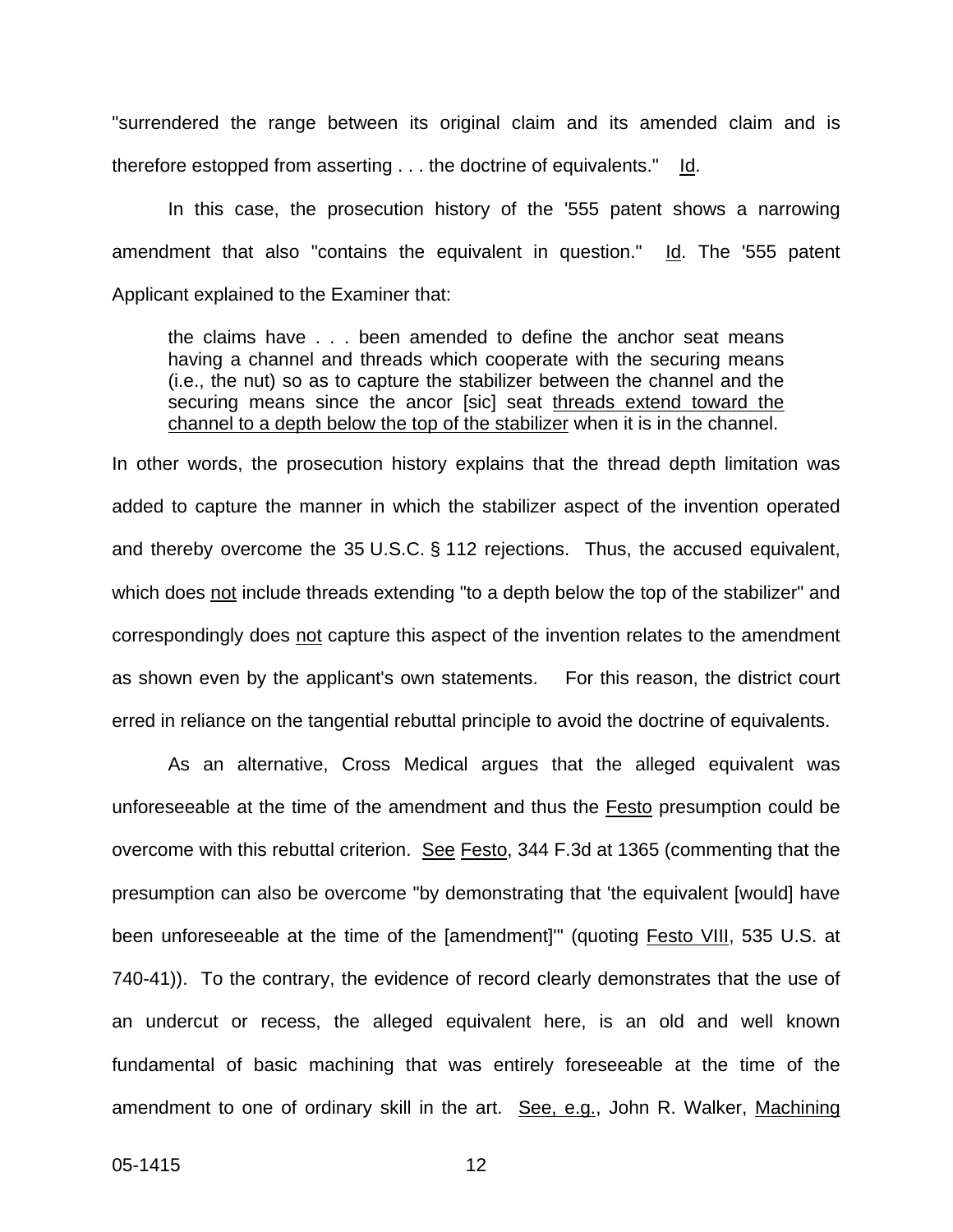Fundamentals, Fundamentals Basic to Industry, at 185-86 (1981); U.S. Patent No. 5,129,900; U.S. Patent No. 5,190,543.

Even Cross Medical implicitly recognized this fact in its literal infringement argument. Namely, Cross Medical suggests that an "undercut" was known in the art to serve effectively as a thread. Of course, this contention also means that the ordinary artisan would have considered an undercut as a foreseeable way to operate the invention—meaning that the patent drafter had an obligation therefore to include an undercut within the scope of the claim if it intended the invention to extend to that foreseeable means of using the invention. See Ranbaxy Pharm., Inc. v. Apotex, Inc., 350 F.3d 1235, 1241 (Fed. Cir. 2003) (holding that if an allegedly infringing product was readily known by those of skill in the art to be equivalent to the claim limitation, "it would have been foreseeable to literally include [it] in the claim"); see also Talbert Fuel Sys. Patents Co. v. Unocal Corp., 347 F.3d 1355, 1359-60 (Fed. Cir. 2003). Thus, the district court properly did not rely on unforeseeability as a rebuttal of the presumption of surrender in the narrowing amendment. See Freedman Seating Co. v. Am. Seating Co., 420 F.3d 1350, 1361 (Fed. Cir. 2005) (citing Sage Prods., Inc. v. Devon Indus., Inc., 126 F.3d 1420, 1425 (Fed. Cir. 1997)) ("[A]s between the patentee who had a clear opportunity to negotiate broader claims but did not do so, and the public at large, it is the patentee who must bear the cost of its failure to seek protection for [a] foreseeable alteration of its claimed structure."); SmithKline Beecham Corp. v. Excel Pharm., Inc., 356 F.3d 1357, 1363 (Fed. Cir. 2004) ("Usually, if the alleged equivalent represents later-developed technology (e.g., transistors in relation to vacuum tubes, or Velcro® in relation to fasteners) or technology that was not known in the relevant art, then it would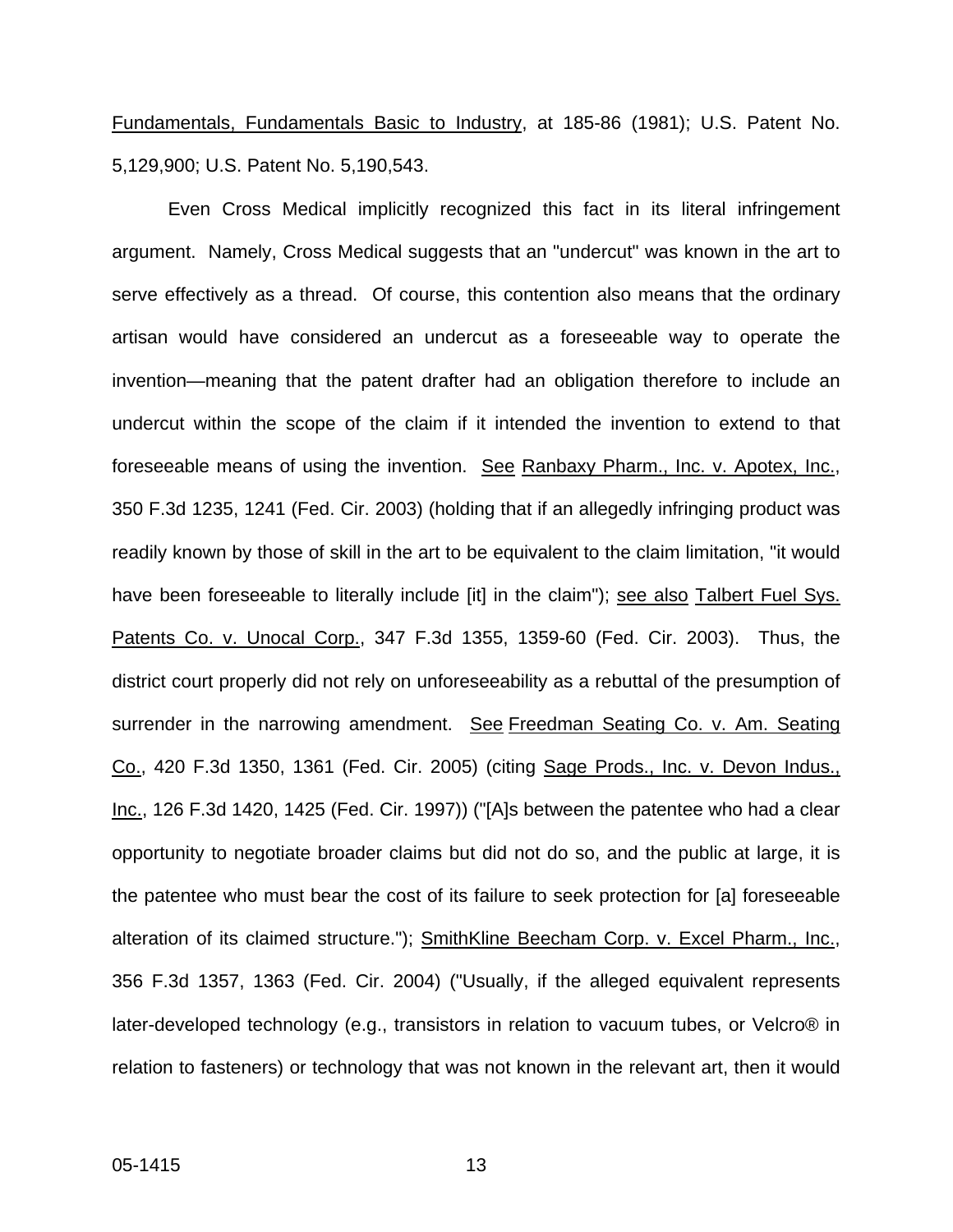not have been foreseeable. In contrast, old technology, while not always foreseeable, would more likely have been foreseeable."); Glaxo Wellcome, Inc. v. Impax Labs., Inc., 356 F.3d 1348, 1353 (Fed. Cir. 2004) (same).

#### C. Summary

For the foregoing reasons, this court concludes that Cross Medical cannot satisfy its burden of overcoming the **Festo** presumption on either the tangentially related criterion or the foreseeability criterion. Because Medtronic's redesigned screws do not literally infringe claim 5 and Festo bars capturing these screws under the doctrine of equivalents, the district court should have granted summary judgment of noninfringement in favor of Medtronic under both literal infringement and infringement by equivalents regarding this claim.

#### III

Turning next to the claim 7 infringement issue, the district court found that "Medtronic's old and new screw designs do not infringe the limitation of claim 7 requiring an 'anchor seat including external threads." Trial Court Opinion, slip op. at 17. As discussed below, the district court properly granted summary judgment of noninfringement of claim 7 on Medtronic's redesigned screws. However, because the district court's grant of summary judgment of non-infringement of claim 7 on Medtronic's original screws is called into question by this court's treatment of similar limitations in claim 5 in the First Appeal, this court vacates this aspect of the district court's summary judgment grant and remands for further proceedings consistent with the First Appeal.

#### A. Redesigned Screws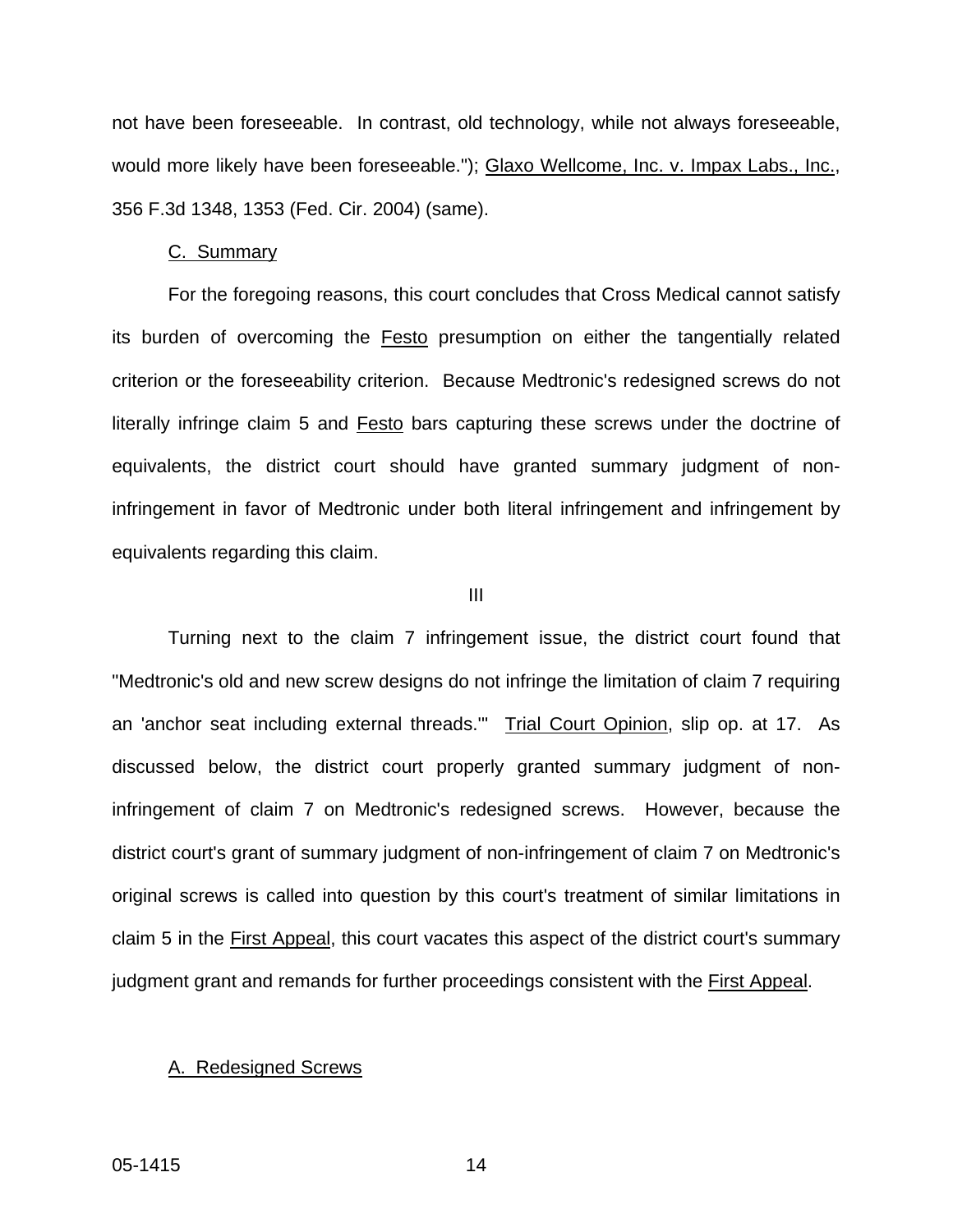While not identical to claim 5, claim 7 contains similar limitations beyond the

scope of Medtronic's redesigned screws. Specifically, claim 7 reads:

7. A device for the stabilization of one or more bone segments, comprising:

at least two anchors and a rod having a diameter, said anchors each comprising screw means, an anchor seat, and a nut, said anchor seat including external threads and a channel to receive said rod and having a rod contacting surface in the bottom of the channel and said threads extending toward the rod contacting surface to a thread run-out, the distance between the rod contracting surface and the thread run-out being less than the diameter of the rod; and said nut including top and bottom surfaces and a relatively constant diameter through bore having threads which mate with the threads of the anchor seat and said nut being exterior to said rod and tightening down toward the rod whereby said bottom surface applies to compressive force to said rod.

'555 patent, col.8 l.62-col.10 l.4 (emphasis added).

Notably, the district court concluded Medtronic's redesigned screws do not meet the limitation "said threads extending toward the rod contacting surface to a thread runout, the distance between the rod contacting surface and the thread run-out being less than the diameter of the rod" for reasons similar to the literal infringement analysis of claim 5. Trial Court Opinion, slip op. at 19. Cross Medical argues that this finding was in error because, as argued with respect to claim 5, the undercut in Medtronic's product purportedly constitutes an "effective thread." Having already rejected this argument, this court affirms this aspect of the district court's grant of summary judgment in favor of Medtronic.

### B. Original Screws

Turning next to the original screws, the parties dispute whether this court has jurisdiction to entertain this issue at all. Medtronic argues that a cross-appeal is a necessary predicate to considering this issue and, in its absence, this court lacks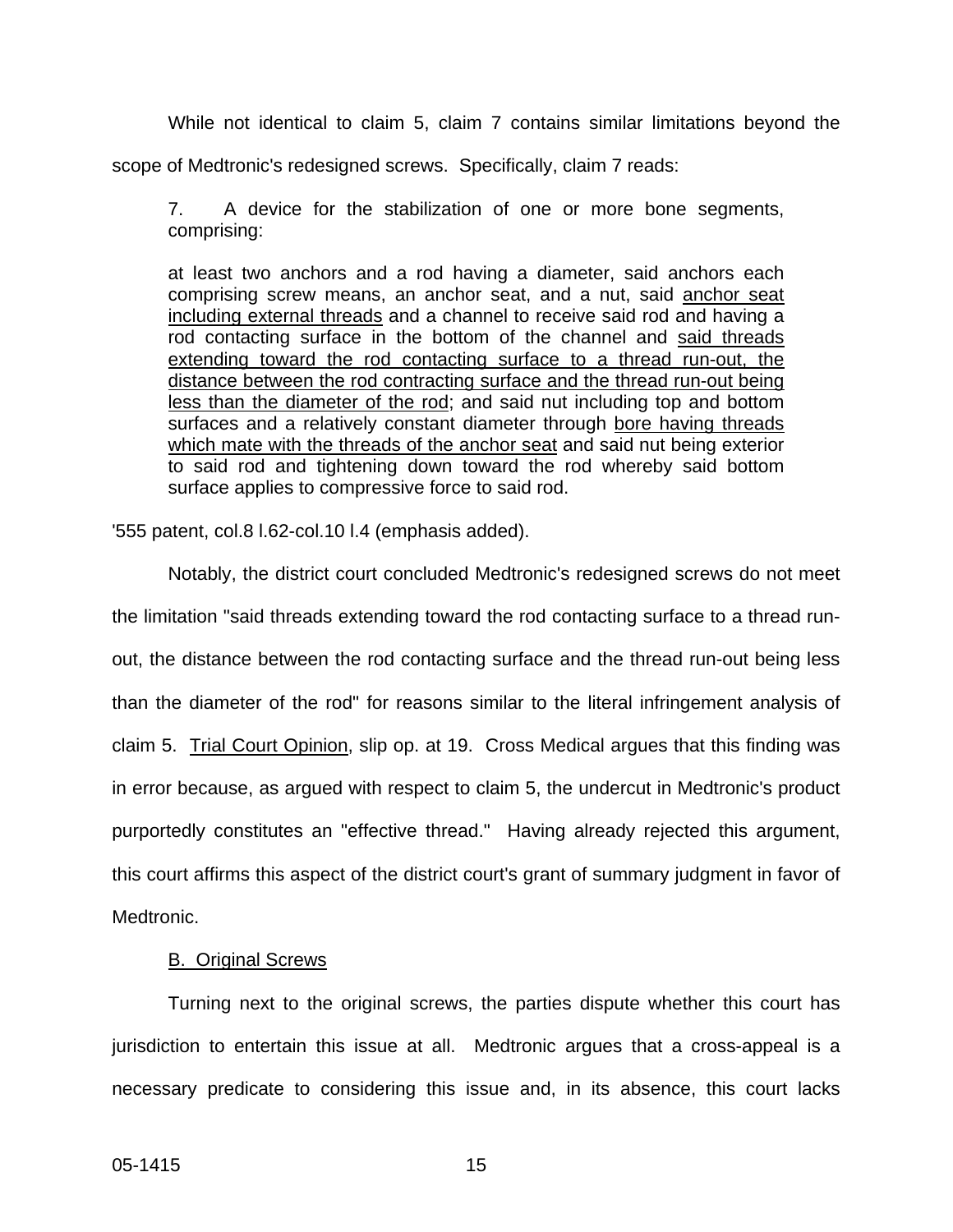jurisdiction. Cross Medical argues that this court may consider the issue as an "alternative" basis upon which the district court could have issued its second permanent injunction. As outlined below, this court agrees with Medtronic that it should not address the merits of the issue but also agrees with Cross Medical that the district court should have the opportunity to reconsider this question in light of the First Appeal.

On the jurisdictional inquiry, this court need not consider whether the district court could have issued the second permanent injunction on some other grounds. Rather, this court reviews the district court's judgment with an eye to whether an alternative basis might support that decision. See Laitram Corp. v. NEC Corp., 115 F.3d 947, 954 (Fed. Cir. 1997) (commenting that a cross-appeal is unnecessary for a party to present alternative arguments for affirmance of a trial court's decision). In this case, the First Appeal determined that material issues of fact remain for adjudication (on both infringement and validity) for claim 5. Those same issues apply as well to claim 7. Thus, even if this court detected flaws in the district court's reasoning on some of the disputed limitations, it could not uphold the district court's grant of summary judgment at this point in the proceedings. Therefore, this court will not address the merits of Cross Medical's theory with respect to infringement of claim 7 by Medtronic's original screws.

While this court does not address the merits of this issue, the First Appeal certainly calls into question some of these claim 7 issues. Thus, this court agrees with Cross Medical that this aspect of the district court's summary judgment grant must be vacated and remanded for reconsideration in light of the First Appeal. After reconsideration by the district court, the parties may then seek further appellate review of these issues, if necessary.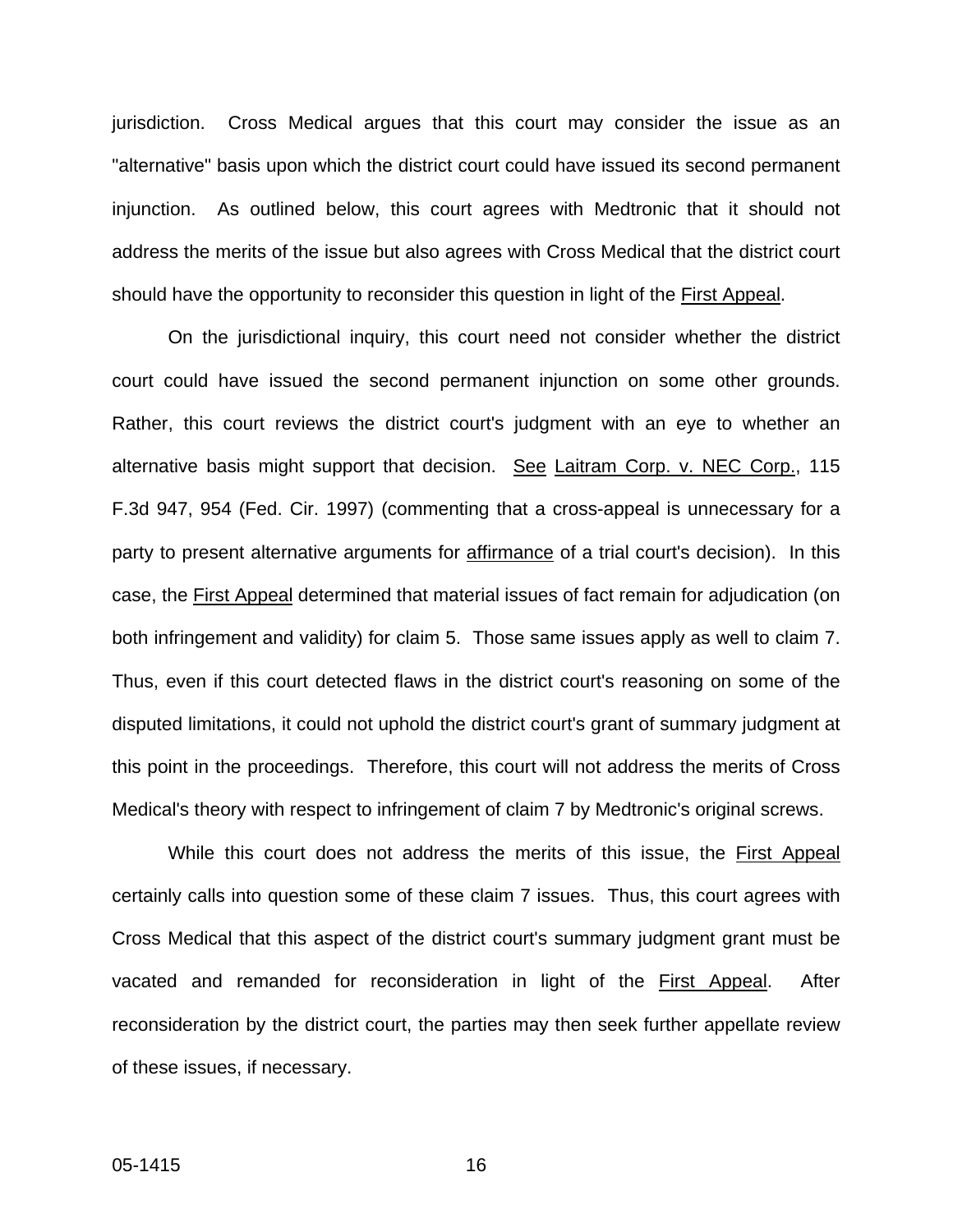The district court also determined that claim 7, like claim 5, is not anticipated, obvious, or indefinite. In the First Appeal, this court affirmed the district court's holdings on anticipation and indefiniteness with respect to claim 5, but held that issues of material fact remained for adjudication with respect to obviousness. See First Appeal, 424 F.3d at 1297. Thus, for similar reasons as discussed in the First Appeal, this court affirms the district court's grant of summary judgment of validity on anticipation and indefiniteness with respect to claim 7, reverses its grant of summary judgment of validity on obviousness with respect to claim 7, and remands for further proceedings.

 $\overline{V}$ 

In conclusion, summary judgment of non-infringement on all asserted claims should have been entered for Medtronic with respect to the redesigned screws. The remaining issues involving validity and infringement of claim 7 by Medtronic's original screws requires reconsideration in light of the First Appeal. Thus this court affirms-inpart, reverses-in-part, vacates-in-part, and remands for further proceedings consistent with this opinion and the First Appeal.

## COSTS

Each party shall bear its own costs.

# AFFIRMED-IN-PART, REVERSED-IN-PART, VACATED-IN-PART, and REMANDED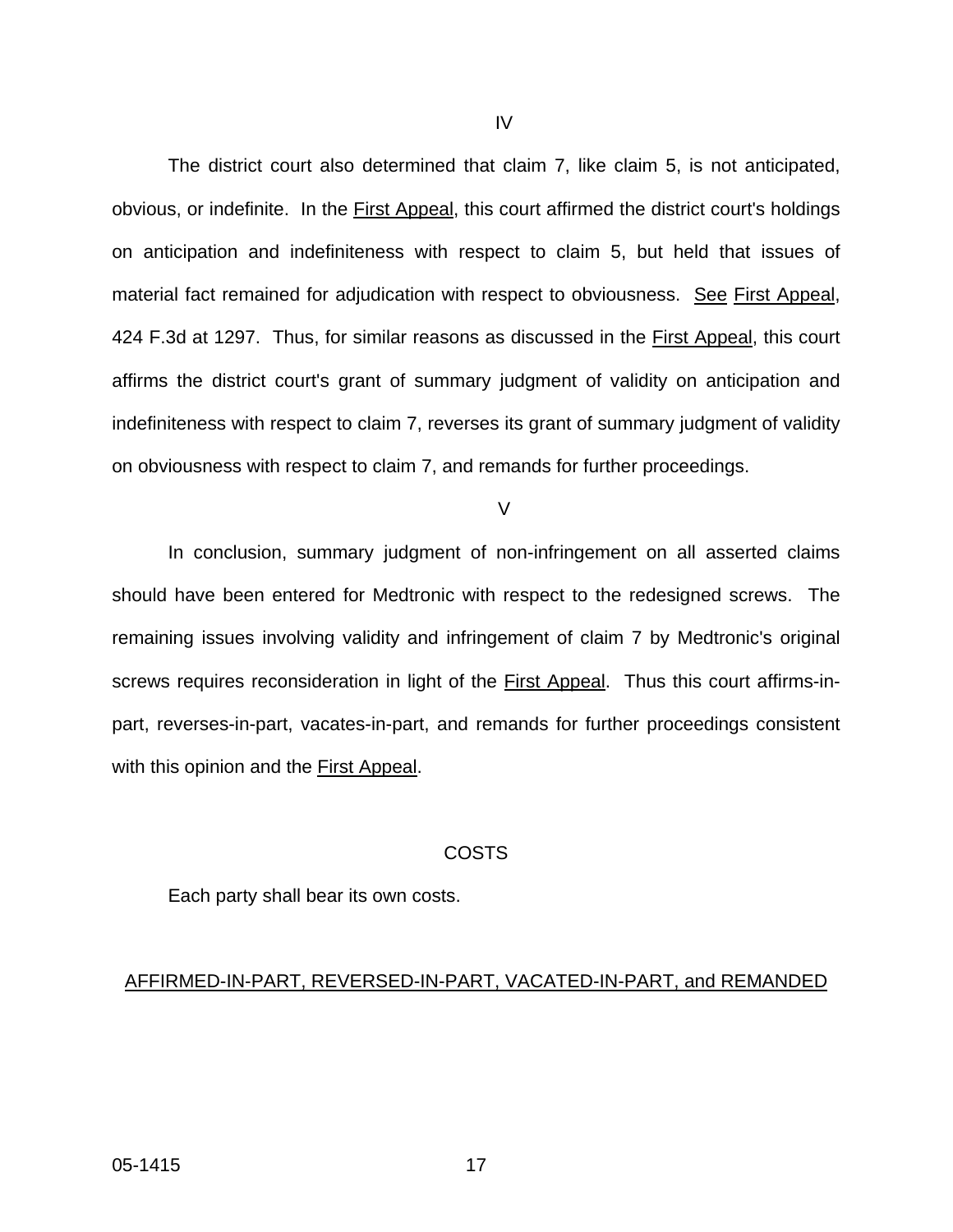# **United States Court of Appeals for the Federal Circuit**

## 05-1415

## CROSS MEDICAL PRODUCTS, INC.,

Plaintiff-Appellee,

v.

## MEDTRONIC SOFAMOR DANEL, INC. and MEDTRONIC SOFAMOR DANEK USA, INC.,

Defendants-Appellants.

RADER, Circuit Judge, concurring.

I concur with the result in this case. I write separately to address further the issue of prosecution history estoppel of claim 5 of U.S. Patent No. 5,474,555 (the '555 patent).

The district court found that Cross Medical successfully rebutted the presumption of prosecution history estoppel for claim 5 of the '555 patent based on tangentiality. Cross Med. Prods., Inc. v. Medtronic Sofamor Danek, Inc., SA CV 03-311-GLT, slip op. at 10 (C.D. Cal. 2005) (Trial Court Opinion). With that finding, the district court proceeded to determine that Medtronic's redesigned screws (with internal threads that stopped above the top of the rod) infringe under the doctrine of equivalents. Trial Court Opinion, slip op. at 22. As noted in the majority opinion, the '555 patent applicant specifically amended its claims in response to an examiner's rejection. The amendment specified that the first threads extend deeper than the top of the rod received in the channel of the seat. Majority Opinion, pp. 6-7. The examiner allowed the application based on this amendment. Id. at 7.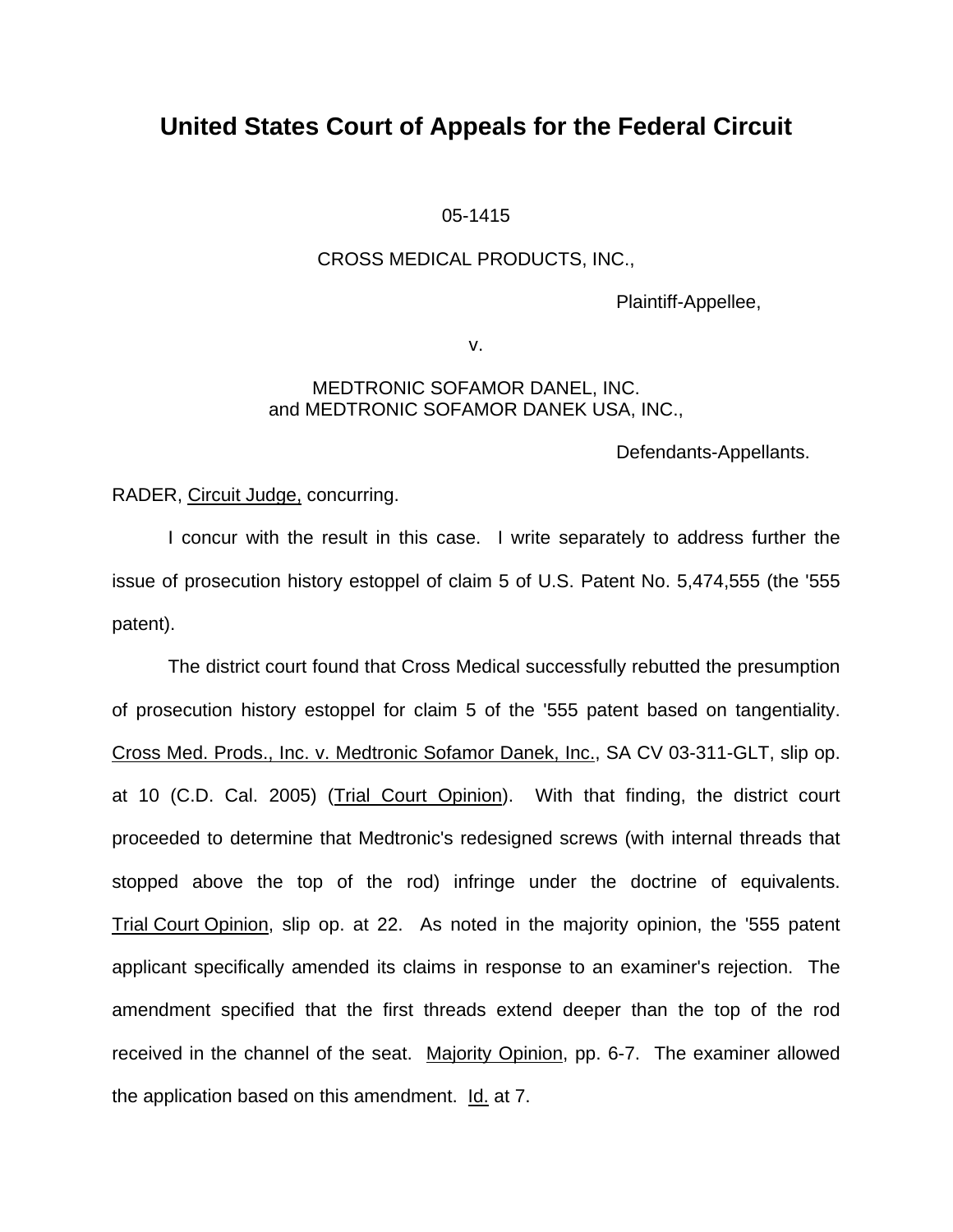This prosecution history became very important when Medtronic attempted to design around claim 5. As this court has noted, Medtronic altered its original screw design to terminate the corresponding threads at a position above the rod diameter. Id. at 7. Medtronic chose this new design with an eye to the applicant's narrowing amendment. Nonetheless, the district court determined that this narrowing amendment to claim 5 during prosecution was only "tangentially related" to the accused equivalent and thus not subject to an estoppel. Trial Court Opinion, slip op. at 8-11; see Festo Corp. v. Shoketsu Kinzoku Kogyo Kabushiki Co., 344 F.3d 1359 (Fed. Cir. 2003) (en banc). Thus, the district court found the screws infringe claim 5 under the doctrine of equivalents. Trial Court Opinion., slip op. at 11.

This court made the tangential relation criterion for overcoming the **Festo** presumption very narrow. Festo, 344 F.3d at 1369. Festo itself recognized that rebuttals under the tangential principle will be rare. Id. ("[W]e cannot anticipate the instances of mere tangentialness that may arise . . . ."). Cases in the interim have confirmed Festo's insight; only two cases have successfully invoked the tangential rebuttal principle in this court. See Insituform Tech. Inc. v. CAT Contracting, Inc., 385 F.3d 1360, 1368 (Fed. Cir. 2004) (holding that an amendment adding a single cup bore no more than a tangential relation to the alleged equivalent containing multiple cups); Primos, Inc. v. Hunter's Specialties, Inc., 451 F.3d 841, 849 (Fed. Cir. 2006) (finding that the "territory surrendered" by a claim amendment requiring a plate to be "differentially spaced" did not bar equivalence to a dome-shaped structure). The facts of Insituform and Primos arguably related to situations where the prosecution history clearly demonstrated that the alleged equivalent and the narrowing amendment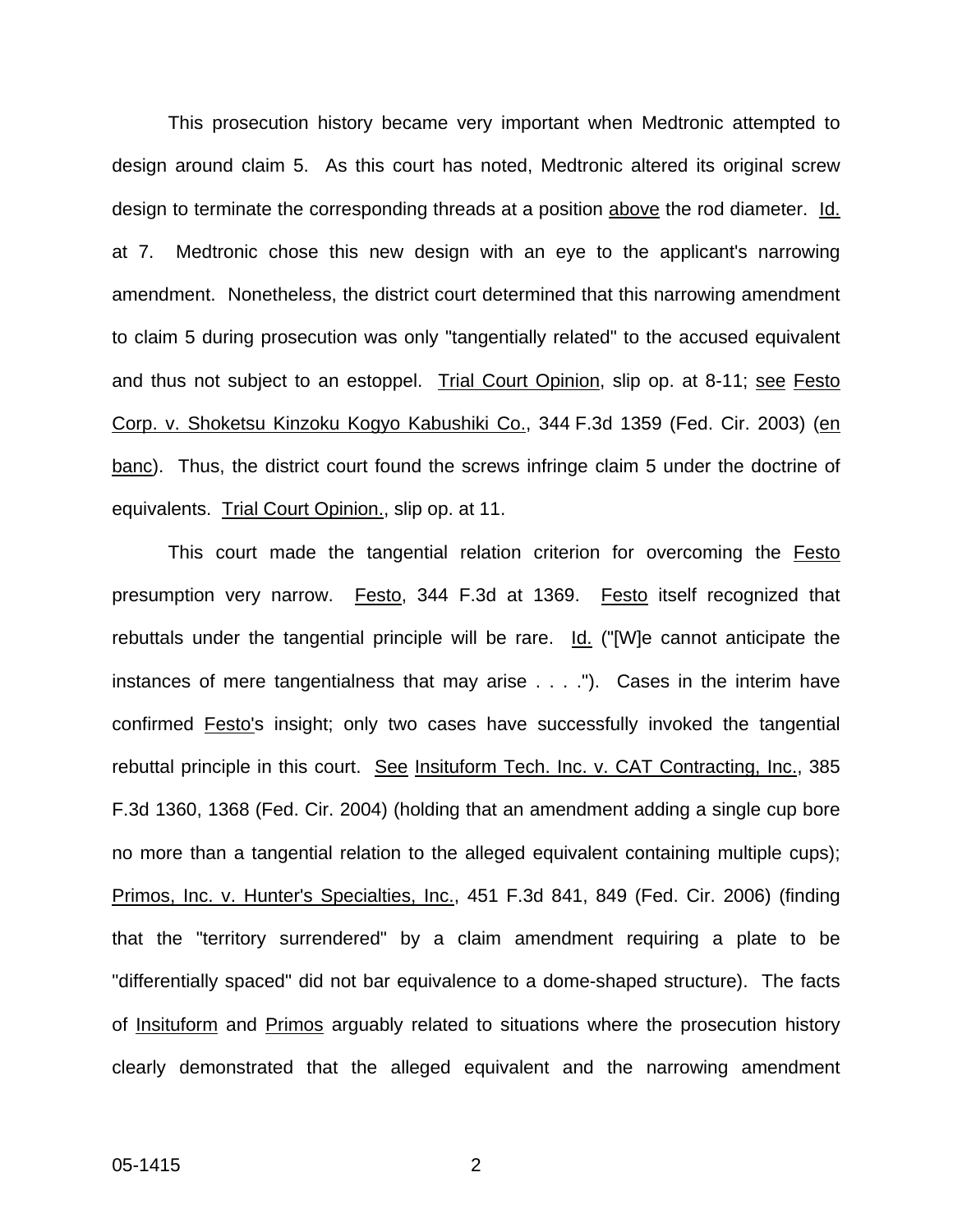implicate entirely different aspects of the invention. Yet in reading those cases, frankly, this court might well have justifiably reached a different result in both. For example, in Insituform, this court seems to assume that the number of sources bears no relation to the location of those multiple sources. A contrary conclusion might have noted that anytime a technology adds another source it must also add another location for that new source. Multiple sources and locations for those sources would seem logically related.

In my view, the tangential rebuttal principle exacerbates the policy deficiencies of the doctrine of equivalents. Upon invoking tangentiality, the patentee has already admitted that the equivalent falls within the scope of surrendered subject matter. Further, if the case permitted, any patentee would invoke the primary "foreseeability" rebuttal factor. Thus, an invocation of "tangentiality" often admits that the equivalent was both within the scope of the surrender and foreseeable at the time of prosecution. In other words, the patent drafter could have claimed the surrendered and foreseeable technology, but declined to do so.

Furthermore, the tangentiality rebuttal principle, by its nature, undermines principles of public notice. This rebuttal principle operates because the patentee has expounded very different purposes for its narrowing amendment than those applicable to the tangential equivalent. The prosecution record thus does not address this "tangential" equivalent (which nonetheless was surrendered and was known and claimable during prosecution). In other words, the patentee gets a reward—coverage under the doctrine of equivalents—precisely because its explanations did not give the public any notice of the unclaimed and surrendered subject matter. The public might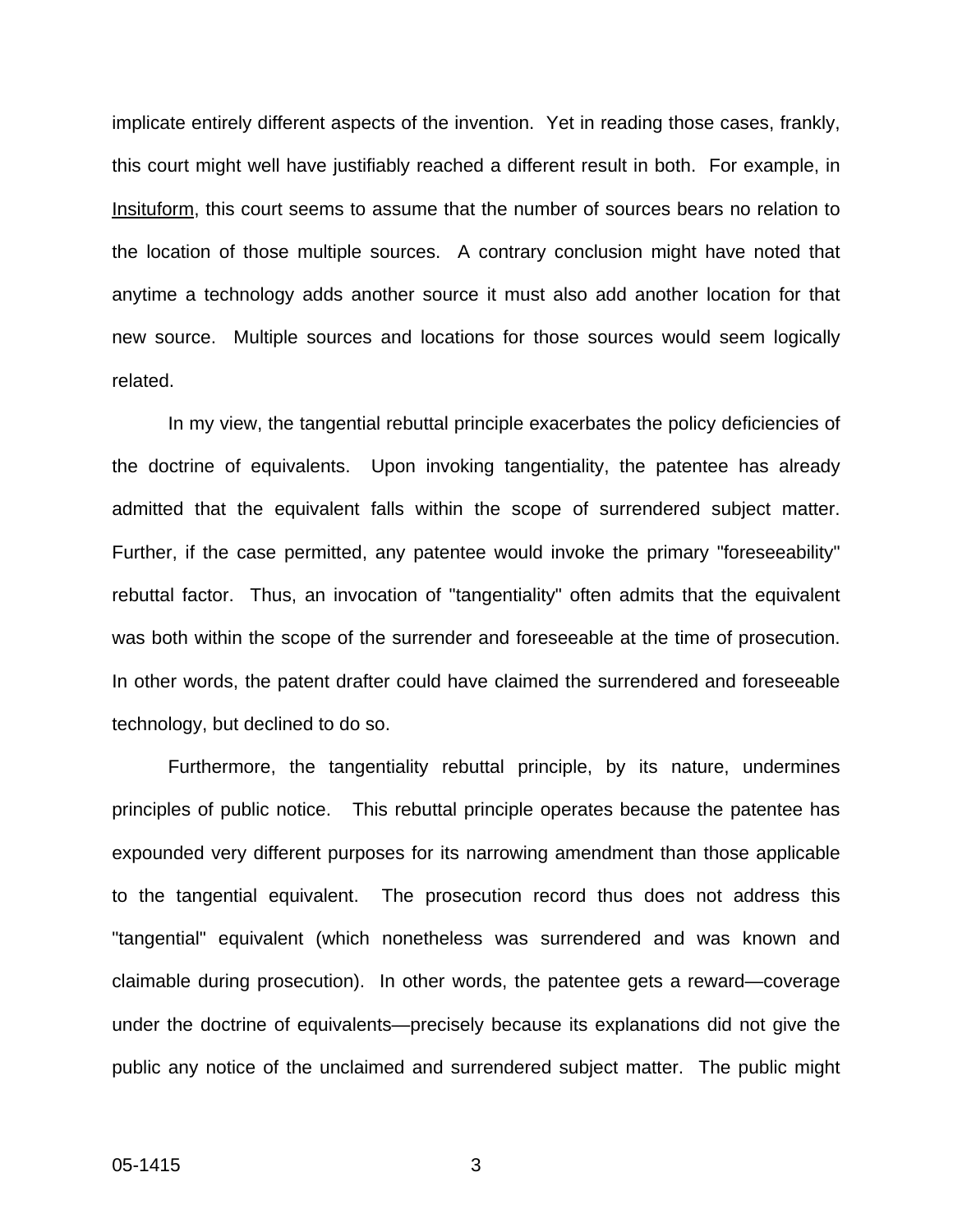have believed it could practice technology that the patentee surrendered in prosecution. Moreover, the public might have reasonably undertaken to practice that foreseeable technology because the patentee could have claimed it but declined to do so. Even beyond these principles, the public might have consulted the prosecution history and learned that the patentee gave no explanation for its surrender of this foreseeable technology. Thus, a diligent study of the patent and its prosecution history would give the public every reason to believe that the "tangential" subject matter would fall outside the scope of the invention and within the public domain. The basic principles of public notice would suggest these unclaimed and surrendered "tangential" technologies have no conceivable basis to expect patent protection.

This case is a classic example of the tangentiality principle running counter to principles of public notice. Medtronic had suffered an injunction. It deliberately sought to design around the patented technology—a response that patent law encourages. State Indus. Inc. v. A.O. Smith Corp., 751 F.2d 1226, 1236 (Fed. Cir. 1985) ("One of the benefits of a patent system is its so-called 'negative incentive' to 'design around' a competitor's products, even when they are patented, thus bringing a steady flow of innovations to the marketplace."). It undoubtedly consulted the patent and adjusted its technology with reference to the claim language and prosecution history of the patent. Then, after it adopted unclaimed technology that the patentee had deliberately surrendered to the public, it finds itself again subject to an injunction. Tangentiality thus, as in this case, can defeat principles of notice and proper procedures for designing around patented technology. Medtronic's situation illustrates the difficulties of a broad application of tangentiality.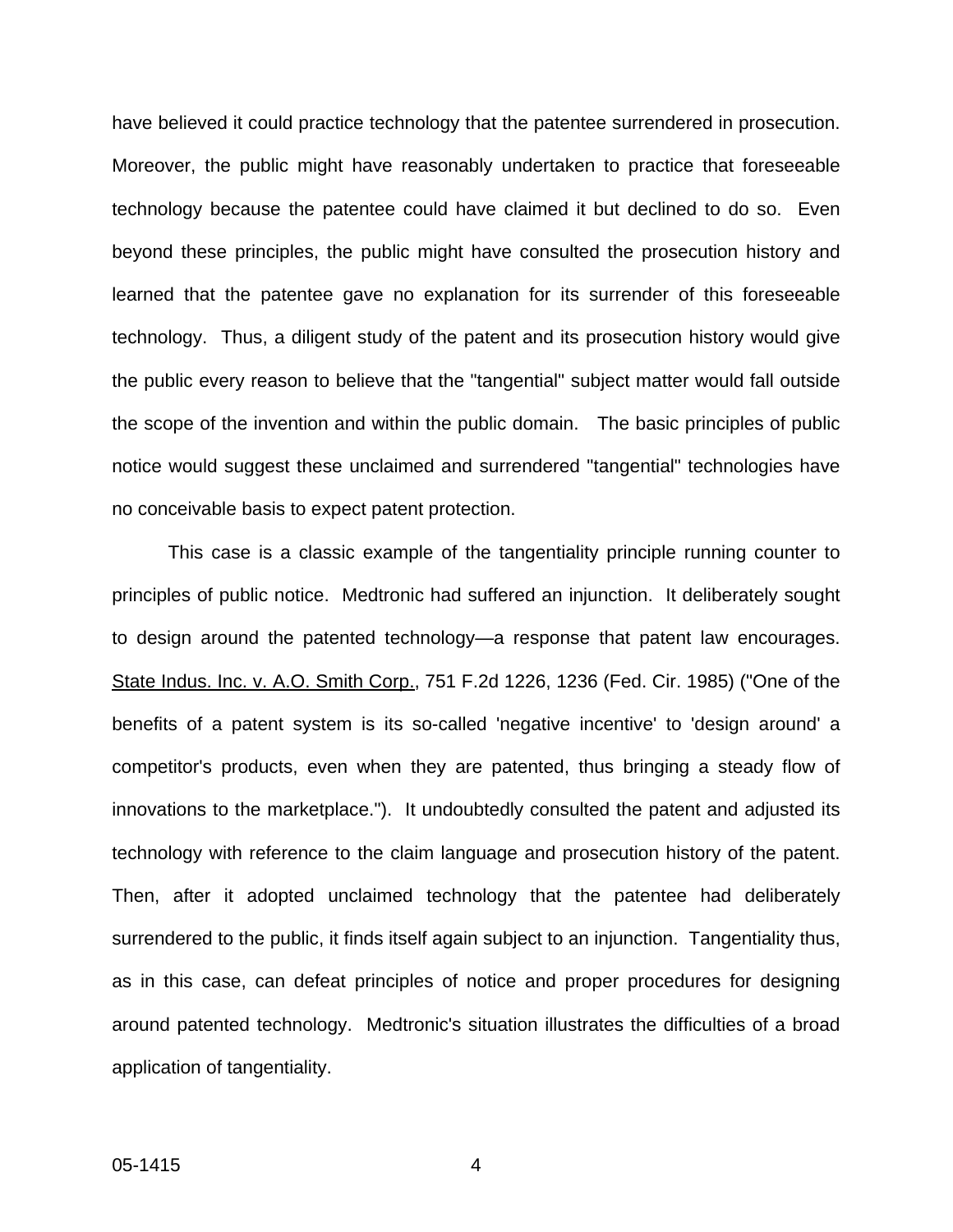This "tangential" rebuttal principle becomes even more difficult in practice. What neutral standard makes some surrendered and unclaimed technologies infringing equivalents while others enjoy no protection? This tangential concept has no analogue in patent law. How tangential does it have to be?

In any event, this case reaffirms that the tangential rebuttal principle remains very narrow. See Biagro W. Sales, Inc. v. Grow More, Inc., 423 F.3d 1296, 1306 (Fed. Cir. 2005) (distinguishing Insituform as limited to situations in which the prosecution history clearly demonstrates that "the amendment and alleged equivalent involve different aspects of the invention"). Biagro thus explains that the factual circumstances that could give rise to the tangential rebuttal principle will very rarely occur (even less often successfully). Biagro emphasizes that the evidence of tangentiality must appear in the prosecution history in order to prevent litigation-driven or hindsight reconstruction of the reasons for an amendment. The applicant is not likely to have made a prosecution record that makes some subject matter (the equivalent) tangential to the purpose for the rest of the amendment. See Kenneth D. Bassinger, Unsettled Expectations in Patent Law: Festo & The Moving Target of Claim Equivalence, 48 How. L.J. 685, 720 (2005) ("Unfortunately, if the reason for an amendment is truly tangential in nature, it is not likely to be found in the prosecution history."); Martha M. Rumore, Ranbaxy Pharms. v. Apotex: Redefining Claim Drafting and Patent Prosecution Under Festo, 22 No. 4 Intell. Prop. L. Newsl. (ABA), Summer 2004, at 12, 13 (questioning whether there is, in practice, a separate tangential relation criterion or whether the three criteria established in Festo really boil down to simply an all encompassing foreseeability test). In any event, I would reemphasize that the application of the tangentiality factor in this case